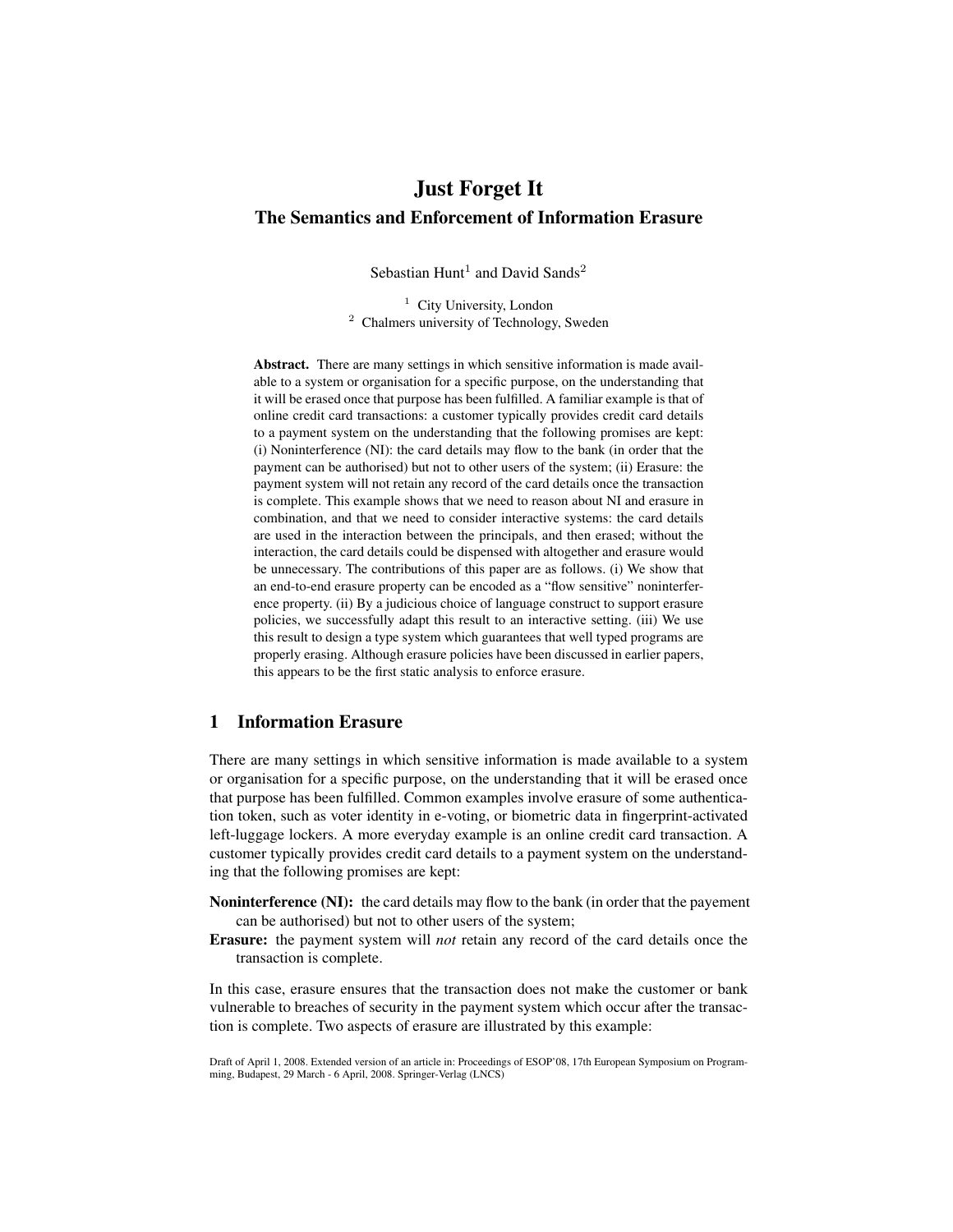- 1. We need to be able to reason about NI and erasure in combination: we show that flow sensitive NI combined with erasure is equivalent to a re-classification of the erased input.
- 2. To give a satisfactory account of erasure, we need to consider *interactive* systems: the card details are used in the interaction between the customer, the payment system and the bank, and *then* erased; without the interaction, the card details could be dispensed with altogether and erasure would be unnecessary.

Background The idea and motivations for studying erasure properties of programs come from recent work [of Cho](#page-20-0)ng and Myers [CM05], and we borrow some notation from that paper. Their paper deals with expressive temporal information flow policies for program variables which include combinations of erasure and declassification. In their simplest form, erasure policies are written in the form  $a \sim b$ , and are used to describe a variable whose security level is initially  $a$ , but which is erased to level  $b$  as soon as condition  $c$  (in principle an arbitrary property of the computation) is satisfied. P[olicies](#page-20-0) as described in [CM05] are quite complex (expressive), and their semantics is necessarily quite involved. It is perhaps not surprising that they have not described an enforcement mechanism (e.g. a type system) for their policy language.

In this paper we take a fresh look at the erasure problem with a much less ambitious policy language. We focus on just erasure, independently from declassification concerns. We show how, together with a judicious choice of language construct to support erasure policies, we can take advantage of the close relationship between erasure semantics and noninterference to provide, to our knowledge, the first static analysis to enforce erasure policies.

Summa[ry](#page-2-0) We begin (Section 2) by considering what we call *end-to-end* erasure for non interactive programs. Consider the following trivial program:  $y := y + 1$ ;  $cc := 0$ . This program erases (the initial value of) cc. On the other hand, (if is  $Visa(cc)$   $y :=$  $y + 1$ );  $cc := 0$  does not erase cc, since some information about cc is retained by y. Mor[e genera](#page-20-0)lly (following [CM05]) we talk about erasure of a variable *to a higher security level*. In this very simple setting we show that:

- an end-to-end erasure property can be encoded as a "flow sensitive" noninterference [p](#page-4-0)roperty (Proposition 1), and
- if we also require that the program is noninterfering, then this is a necessary and sufficient condition f[or](#page-4-1) erasure (Proposition 2).

End-to-end erasure is too simple to be useful in itself. In Section 3 we move on to the study of erasure in the presence of fresh inputs and program outputs. Consider for example the program to the right. Here the erasure property we might want is that no information about the input  $cc$  in the first line of the loop body can be observed after the transaction (the loop body) is complete. In this case the input is *not* erased because it is still present in payment, so if the

while server  $Up \{$ input cc from user input details from user  $payment := process(cc)$ output payment to bank  $\textit{custInfo} := \textit{custInfo} \oplus \textit{details}$  $cc := 0$  $\}$ ...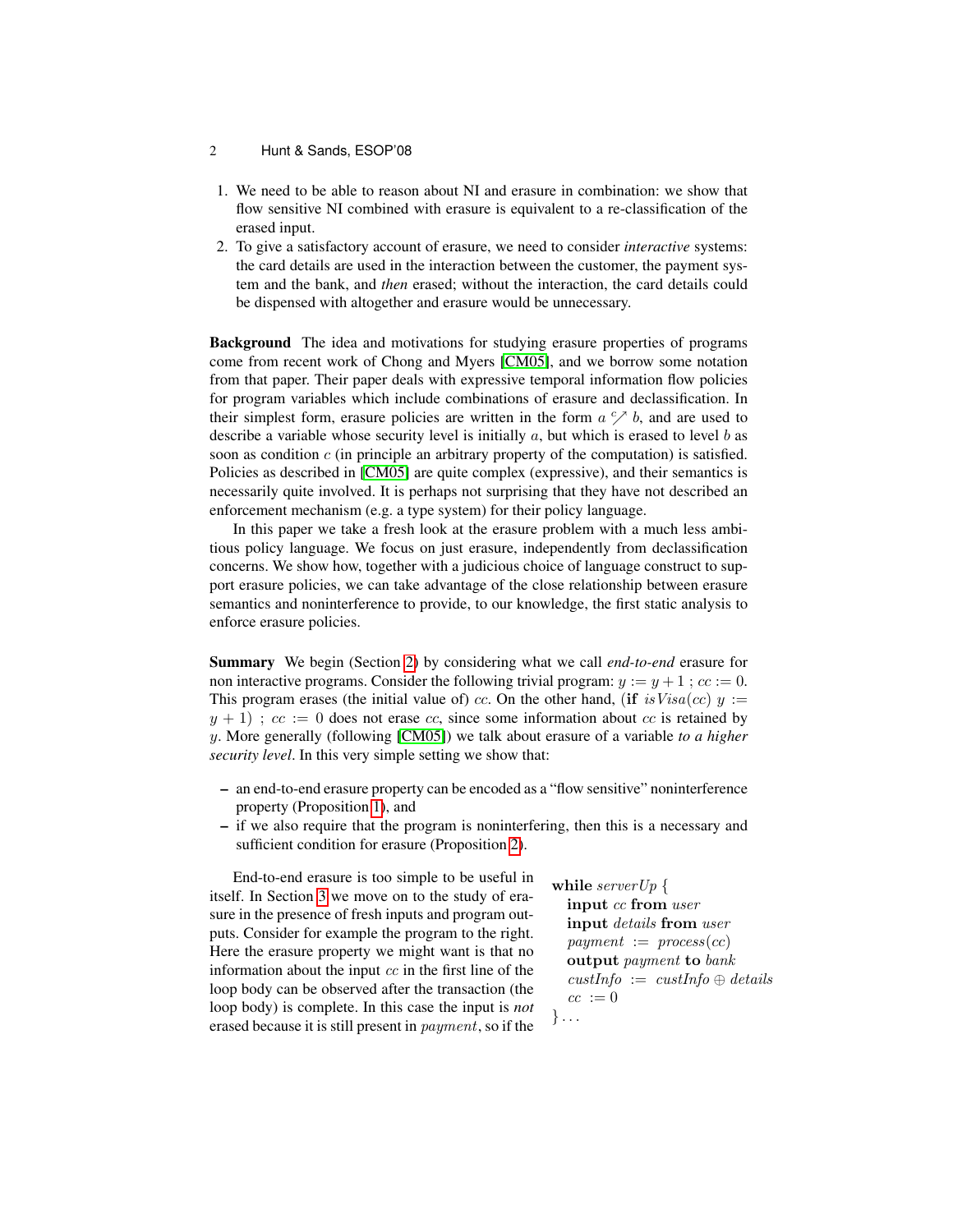server goes down the credit card information of the last transaction could be retrieved from this variable and output by the system.

Defining what it means for a program to erase data in the general case is potentially complex and, we suspect, correspondingly difficult to enforce. The key idea that [we](#page-4-2) introduce in Section 3 is a simple language mechanism to specify a well behaved class of erasure policies. We introduce a block structured input command of the form input x from a erased in  $C$  (the exact syntactic form accommodates a more general notion than this and is written input  $x : a \nearrow b$  in C ) thereby tying the semantic lifetime of the input (from the point of view of certain observers) to code block C. This facilitates the subsequent development as follows:

- the definition of when a program correctly enforces such erasure policies (we call such a program *input erasing*) becomes e[as](#page-6-0)y to state (Definition 4)
- because of the block structured nature of the erasure policy, we can apply ideas from Section 2 to determine a local end-to-end style erasure condition (Definition 6) which, as for end-to-end erasure, can also be expressed as a reclassified noninterfere[nc](#page-9-0)e property (Theorem 1)
- we can then show that the local erasure condition together with a suitable noninterference property is sufficient to guarantee that a program is input erasing (Theorem 2).

Our fin[al c](#page-11-0)ontribution (Section 4) is to use this local characterisation of erasure to design a type system which guarantees that well typed programs are input erasing. The type system is a direct adaptation (extension) of a flow sensitive type system for nonint[erferen](#page-20-1)ce described in [HS06].

Section 5 discusses some of the subtleties of erasure and the computation model. Section 6 concludes, revisiting related work and sketching some ideas for further work.

# <span id="page-2-0"></span>2 End-to-End Erasure

We start by considering erasure in its "purest" form. Consider programs which just transform some initial memory state to a final memory state. Concretely, we can consider a simple *while* language with no input or output commands (essentially the langua[ge](#page-6-1) described in Figure 2 with all the input-output machinery removed). The semantics of this language can be given as a small-step deterministic transition relation on configurations, where terminating computations have the form  $\langle C, s \rangle \rightarrow \langle \mathbf{skip}, t \rangle$ (here C is a program and s, t are memory *states*: finite mappings from the set Var of variable names to values).

### 2.1 Flow sensitive End-to-End Noninterference

<span id="page-2-1"></span>As in [HS06] we consider a flow sensitive form of noninterference. Let  $\Gamma, \Gamma'$  be finite mappings from variable names to elements of  $\langle \mathcal{L}, \square, \square, \square \rangle$  a lattice of security levels. We will call these *security type assignments*. We write  $s =<sub>X</sub> t$  to mean that states s and t agree on all variables in the set X. For  $a \in \mathcal{L}$  we write  $\Gamma \vdash s = a t$  to mean that s and  $t$  are equal to all observers at or below security level  $a$ , with respect to the security type assignment  $\Gamma$ . That is:  $\Gamma \vdash s = a t$  iff  $s = x t$  where  $X = \{x | \Gamma(x) \sqsubseteq a\}.$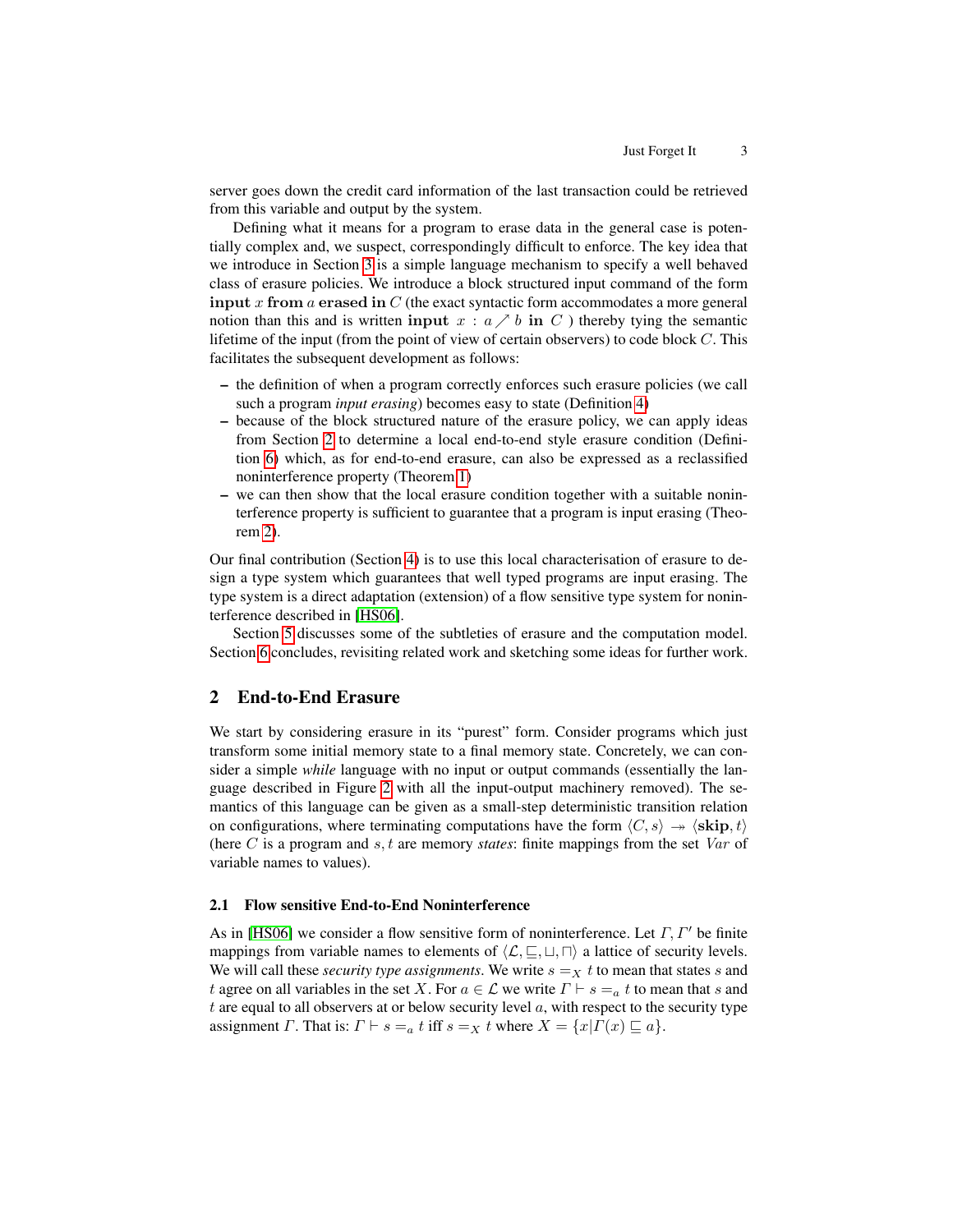**Definition 1** (Noninterference (NI)). A command C is noninterfering from  $\Gamma$  to  $\Gamma'$ , *written*  $\Gamma$   $\{C\}$   $\Gamma'$ , *iff, for all*  $a \in \mathcal{L}$ , *if*  $\Gamma \vdash s =_a t$  *and*  $\langle C, s \rangle \rightarrow \langle \mathbf{skip}, s' \rangle$  *then*  $\langle C, t \rangle \rightarrow \langle \mathbf{skip}, t' \rangle$  *for some* t' such that  $\Gamma' \vdash s' =_a t'.$ 

(Note that, since programs are deterministic, if  $t'$  exists - ie if the program terminates - it is unique.) In other words, noninterference says that if two initial states are indistinguishable to an observer at  $\alpha$  (w[ith resp](#page-20-1)ect to  $\Gamma$ ) then the resulting states will also be indistinguishable (with respect to  $\Gamma'$ ). Note that, unlike [HS06], this is a termination *sensitive* NI property, meaning that we do *not* allow information leaks through termination/nontermination behaviour. We chose this stronger variant because it is better suited to a computational model wit[h i](#page-4-2)nput-output (Section 3).

#### 2.2 End-to-End Erasure

In what follows we have chosen to model erasure of the information stored in individual variables. Our choice is essentially pragmatic: it allows us to express the key ideas in a simple way while supporting reasonably expressive erasure policies. Other choices are possible. For example we could model erasure of all information stored at a given security level, or, conversely, partial erasure of the information stored in a variable. To be more general still, one could model erasure of arbitrary projections on the program state – and such things could be d[one in](#page-20-2) the PER model [SS01] or using abstract noninterference [GM04]).

We define end-to-end erasure as a simple information flow property. In its simplest form, say that a program *completely erases* the information in variable  $x$  if varying (just) the information in  $x$  prior to execution has no effect on the final program state. In fact we want to be more gener[al than](#page-20-0) this (following [CM05]). We will say that  $x$  is erased *to some level* b, if varying x leaves the final state unchanged from the viewpoint of all observers except those at level b or above. In what follows we write  $\neg x$  for  $Var - \{x\}$ .

<span id="page-3-0"></span>**Definition 2 (End-to-End Erasure).** *Command C erases x to b in Γ'*, written

 $C : x \nearrow b$  *in*  $\Gamma'$ , *iff, whenever*  $s =_{\neg x} t$  *and*  $\langle C, s \rangle \rightarrow$   $\langle \textbf{skip}, s' \rangle$  *then*  $\langle C, t \rangle \rightarrow$  $\langle$ **skip**, *t'), for some t' such that*  $\forall$ *c*  $\not\equiv$  *b*, *Γ'*  $\vdash$  *s'* =*<sub>c</sub> t'.* 

Note that we can recover complete erasure from the more general definition, in the form  $C: x \nearrow \top$  in  $\Gamma$ , as long as we have some security level  $\top$  such that, for all variables y,  $\Gamma(y) \not\supseteq \top$ .

Consider the exam[ple](#page-4-3) programs in Figure 1. We have  $P_1 : z_L \nearrow H$  in  $\Gamma$ , but  $P_2$ does *not* erase  $z_L \nearrow H$  because although  $z_L$  itself is physically overwritten, information about the initial value of  $z_L$  is still present in  $y_M$ . The same goes for  $P_3$ : it does not erase  $z_L$  to H, this time because of an indirect information flow to  $y_M$ .

Typically, we will wish to enforce policies in which erasure is required *in addition* to NI. [The](#page-4-3) programs in Figure 1 satisfy  $\Gamma$  { $P_i$ }  $\Gamma$  ( $i = 1, 2, 3$ ). If we replaced  $z_L :=$ 0 with  $z_L := y_M$  in  $P_1$  the program would still erase  $z_L$  to H, but would not be noninterfering from  $\Gamma$  to  $\Gamma$ .

#### 2.3 Relating End-to-End Erasure and NI

It is clear from the definitions that end-to-end erasure and noninterference are closely related. In later sections we exploit this relationship in both the design of an erasure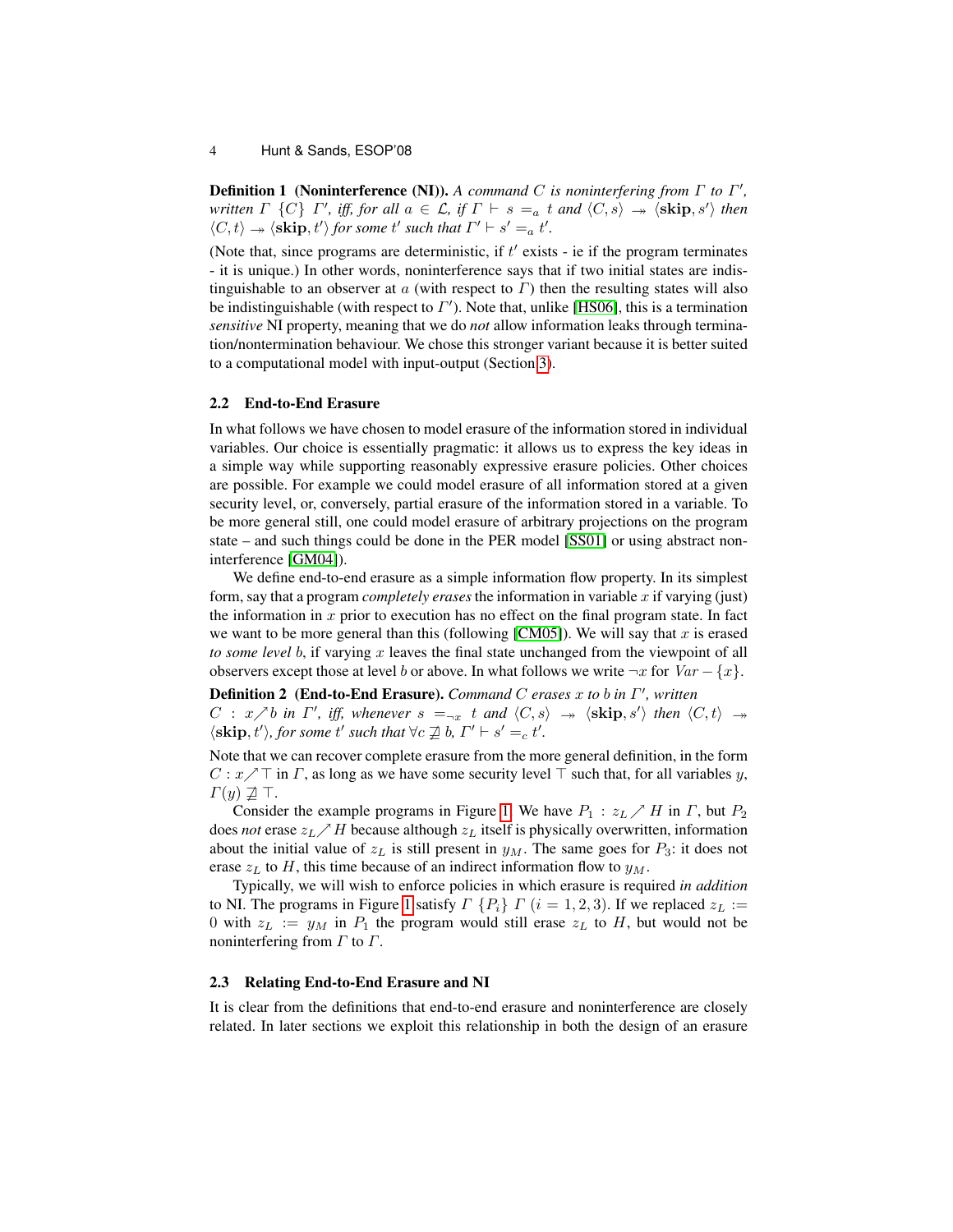$$
P_1: x_H := x_H + y_M + z_L \t P_2: x_H := x_H + y_M + z_L \t P_3: x_H := x_H + y_M + z_L \n y_M := y_M + 2 \t y_M := y_M + z_L \t \text{if } (z_L = 0) \t y_M := y_M + 1 \n z_L := 0 \t z_L := 0
$$

<span id="page-4-3"></span>Fig. 1. Example programs, assuming security type assignment  $\Gamma$  =  $[x_H \mapsto H, y_M \mapsto M, z_L \mapsto L]$  with respect to the three point lattice  $L \sqsubseteq M \sqsubseteq H$ .

<span id="page-4-0"></span>policy mechanism, and in the adaptation of the flow sens[itive ty](#page-20-1)pe system from [HS06] to produce a type system which also enforces erasure policies. The key observation is that every erasure property can be enforced by requiring a related NI property.

**Proposition 1.** *If*  $\Gamma[x \mapsto b]$  {C}  $\Gamma'$  *then*  $C : x \nearrow b$  *in*  $\Gamma'$ *.* 

*Proof.* Assume lhs. Suppose  $s =_{\neg x} t$  and  $c \not\supseteq b$ . From the definitions and by assumption of lhs, it suffices to show that  $\Gamma[x \mapsto b] \vdash s =_c t$ : this is immediate from  $s =_{\neg x} t$  and  $\Gamma[x \mapsto b](x) = b \not\sqsubseteq c.$ 

For example, the [P](#page-4-3)roposition tells us that we can verify  $P_1$  :  $z_L \nearrow H$  (Figure 1) by showing that  $\Gamma[x_L \mapsto H]$  {P<sub>1</sub>} Γ, and this can be done, for example, using the type system from [HS06].

While useful, this leaves open the possibility that the reclassified NI condition of Proposition 1 is too strong in general, requiring much more than is necessary to ensure erasure. In practice, however, we wish to enforce erasure *and* noninterference together. The following result shows that, if we already require the NI property  $\Gamma$  {C}  $\Gamma'$ , then the reclassified NI property  $\Gamma[x \mapsto b]$  {C}  $\Gamma'$  is *precisely* what we need to ensure that  $x$  is erased to  $b$ .

<span id="page-4-1"></span>**Proposition 2.** *If*  $\Gamma$  {C}  $\Gamma'$  *then*  $C : x \nearrow b$  *in*  $\Gamma' \iff \Gamma[x \mapsto b]$  {C}  $\Gamma'$ *.* 

*Proof.* [Su](#page-9-0)bsumed by Theorem 1.

# <span id="page-4-2"></span>3 Erasure in the Presence of Input-Output

The previous section showed how end-to-end erasure policies can be determined by using reclassification and noninterference. But end-to-end erasure is not the kind of policy we ultimately want to enforce. If all the attacker does is literally observe the final values of a compu[tat](#page-4-1)ion then Proposition 2 really tells us that an erasure policy is just a way to fix a noninterference policy for which some data was assigned a level which is too low.

Our task now is to generalise the notion of erasure to make it more meaningful and more expressive. To do this we consider a system with inputs and outputs, and a notion of erasure at an intermediate program point. For simplicity, we will identify security levels with channels, thus for each  $a \in \mathcal{L}$ , we assume exactly one channel, also named a, which carr[ies data a](#page-20-3)t level  $\alpha$  (c.f. [OCC06]).

It is tempting (and potentially expressive) to introduce separate constructs for input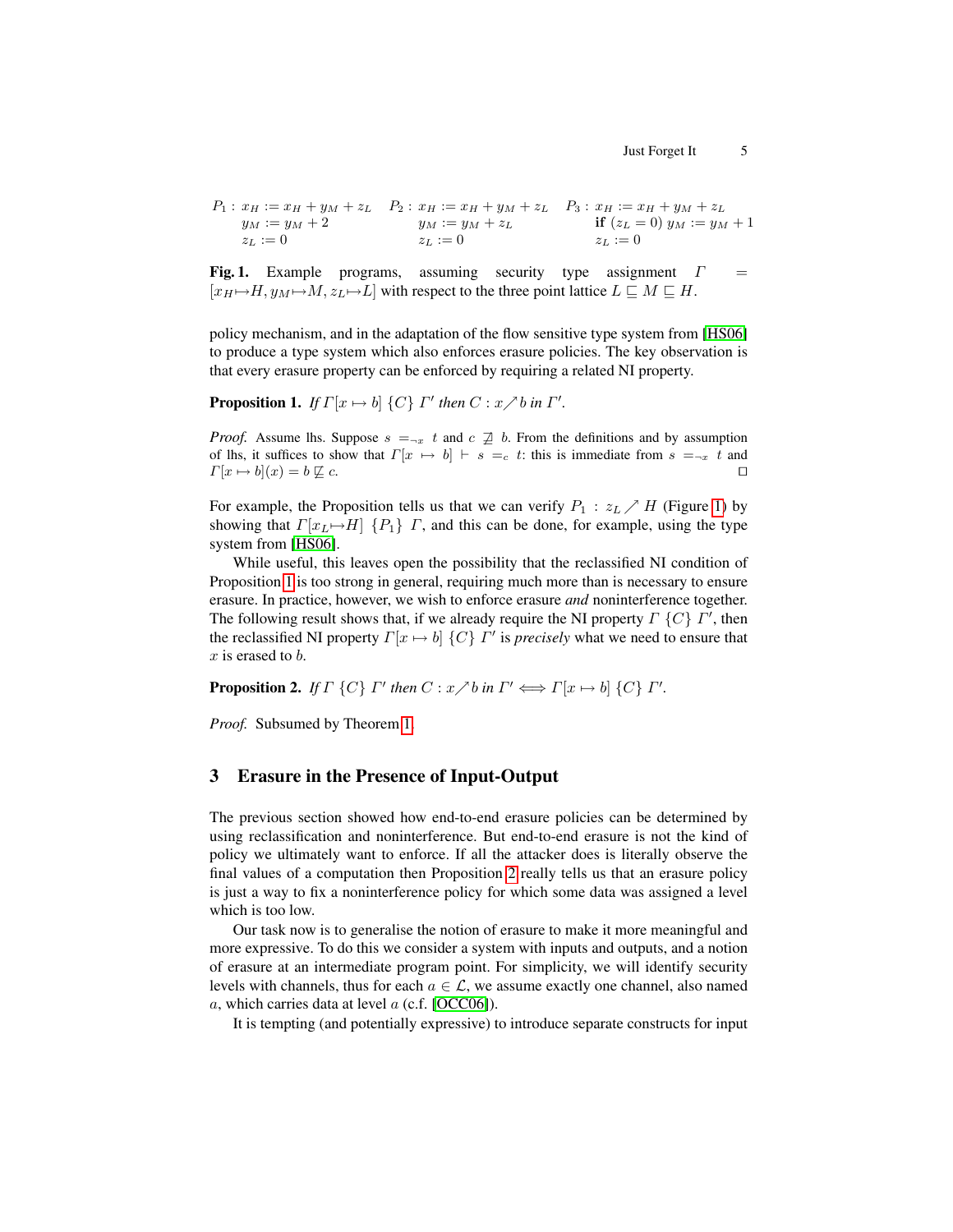and erasure. But consider the example to the right. Clearly,  $x$  is literally overwritten with a constant in every run which passes the erasure assertion. Intuitively though, this pro-

input  $x$  from  $a$ if  $(x = 0)(x := -1$ ; erased x to b) output  $x$  on  $a$ 

gram should be rejected, since an observer of outputs on  $a$  can still deduce something about the erased data. This is an example of one particular problem; there are potentially many such problems compounded by the interaction between different erasure operations and the deductions an observer can make though inputs and outputs.

Our key idea is to avoid these problems by combining input and erasure into a single block structured command:

$$
input x : a \nearrow b \text{ in } C
$$

which can be read as the policy "input x on channel  $\alpha$  then compute  $C$ , after which x will have been erased to level b". By associating the lifetime of the data with the erasure policy in a block-structured way we avoid some of the subtle problems of indirect information flow interacting with the erasure policy. More importantly, we will show that we can apply the end-to-end erasure definition locally to the command  $C$  to achieve a meaningful global erasure.

To show that this is really the case we must first extend our definitions of noninterference and erasure to take into account the fact that the language now has IO.

#### 3.1 A Language with Input and Output

To be concrete let us take the simple *while* language and add input as an erasure declaration as above, and a simple output statement. For the operational semantics of this language we assume the existence of an infinite input stream for each security level. We let I denote the set of input streams and, for any level  $a$ ,  $I_a$  denotes the stream of a-inputs, and  $I_a(m)$ ,  $m > 0$  denotes the  $m<sup>th</sup>$  input on channel a.

We assume a small-step operational semantics with configurations of the form  $\langle C, s, i \rangle$ , where C and s are as before and  $\mathbf{i} \in \mathcal{L} \to \mathbb{N}$  is the input stream pointer which records how much of the input streams have been consumed so far.

Transitions are written in the form  $I \vdash \langle C, s, \mathbf{i} \rangle \stackrel{\ell}{\rightarrow} \langle C', t, \mathbf{i}' \rangle$  where the label  $\ell$  is either an input event  $a$ ?v, a silent transition  $\tau$ , or an output event  $a!v$ . We will often omit the label  $\tau$ . The syntax and semant[ic](#page-6-1)s are given in Figure 2. The input streams I are left implicit in the rules. We assume an expression evaluator  $[**E**]*s*$  which produces a value from an expression and an environment. We implicitly assume well-typedness for expressions.

A "vanilla" input command input  $x$  from  $a$ , i.e. one which is not associated with an erasure property, can be defined as a shorthand for the trivial erasure input  $x$ :  $a \nearrow a$  in skip (it is trivially erasing because "after executing skip the value input on channel  $\alpha$  will only be visible at level  $\alpha$  or above").

From the single step evaluation relation we define the zero-or-more-step relation  $\frac{\alpha}{r}$ , labelled with a sequence of non-silent events, in the obvious way. We write  $c_1 \rightarrow c_2$  to mean that  $c_1 \stackrel{\alpha}{\rightarrow} c_2$  for some (possibly empty)  $\alpha$  and  $c_1 \stackrel{\alpha}{\rightarrow}$  to mean  $\exists c_2.c_1 \stackrel{\alpha}{\rightarrow} c_2$ .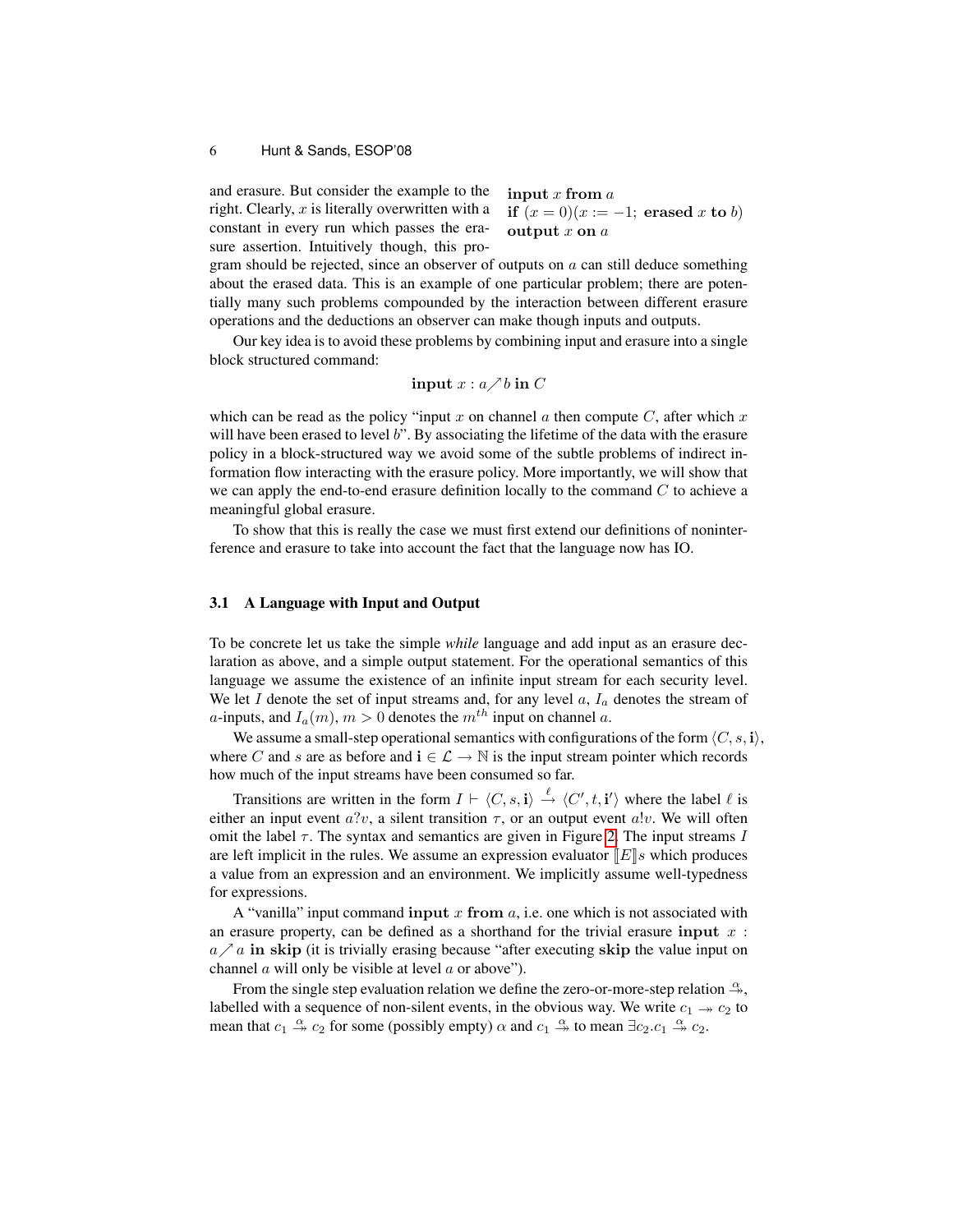Expressions

\n
$$
E ::= n | x | E op E'
$$
\nCommands

\n
$$
C ::= \text{skip} | x := E | C_1 ; C_2 | \text{ if } E C_1 C_2 | \text{ while } E C
$$
\n
$$
= \text{input } x : a \nearrow b \text{ in } C | \text{ output } E \text{ on } a
$$
\nReduction contexts

\n
$$
R ::= [\cdot] | (R[\cdot] ; C)
$$
\n
$$
I_a(n) = v \qquad n = \textbf{i}(a) + 1
$$
\n
$$
\langle \text{input } x : a \nearrow b \text{ in } C, s, \textbf{i} \rangle \xrightarrow{a?v} \langle C, s[x \mapsto v], \textbf{i}[a \mapsto n] \rangle
$$
\n
$$
E[s = v \qquad [E] s = v \qquad [E] s = v
$$
\n
$$
\langle x := E, s, \textbf{i} \rangle \xrightarrow{\tau} \langle \text{skip}, s[x \mapsto v], \textbf{i} \rangle
$$
\n
$$
E[s = v \in \{\text{true}, \text{false}\}
$$
\n
$$
\langle \text{if } E C_{\text{true}} C_{\text{false}}, s, \textbf{i} \rangle \xrightarrow{\tau} \langle C_v, s, \textbf{i} \rangle
$$
\n
$$
\langle \text{while } E C, s, \textbf{i} \rangle \xrightarrow{\tau} \langle \text{if } E (C ; \text{while } E C) \text{ skip}, s, \textbf{i} \rangle
$$
\n
$$
\langle (\text{skip } ; C), s, \textbf{i} \rangle \xrightarrow{\tau} \langle C, s, \textbf{i} \rangle
$$
\n
$$
\langle R[C], s, \textbf{i} \rangle \xrightarrow{\ell} \langle R[C'], s', \textbf{i}' \rangle
$$

<span id="page-6-1"></span><span id="page-6-0"></span>Fig. 2. Syntax and Semantics

### 3.2 Noninterference and Input Erasure

We extend the equality relation  $=$ <sub>a</sub> to input streams (and input stream pointers) by saying  $I =_a I'$  (**i**  $=_a$  **j**) whenever  $I_c = I'_c$  (**i**(*c*) = **j**(*c*)) for all  $c \sqsubseteq a$ . We write  $\alpha =_a \beta$ to mean equality of the projections of  $\alpha$  and  $\beta$  to all labels on channel a or lower.

<span id="page-6-2"></span>Definition 3 (Input-Output Noninterference). *We define a command* C *to be* inputoutput noninterfering *if for all*  $a \in \mathcal{L}$ , and all input streams I and I', if  $I = a$  I' and  $I \vdash \langle C, s, \mathbf{i} \rangle \stackrel{\alpha}{\twoheadrightarrow}$  then  $I \vdash \langle C, s, \mathbf{i} \rangle \stackrel{\beta}{\twoheadrightarrow}$  for some  $\beta$  such that  $\alpha =_a \beta$ .

Let us now turn to the definition of the erasure property that we want. It says that in any execution, once control has reached the end of the input block input  $x : a \nearrow b$  in C – i.e. once we have finished executing  $C$  – then no information about x should be visible through subsequent input or output events except at level  $b$  or higher.

**Definition 4 (Input Erasure).** We say that a command  $C_0$  is input erasing if for all *input streams* I *the following property holds. Suppose we have a computation of the following form:*

$$
I \vdash \langle C_0, s_0, \mathbf{i}_0 \rangle \rightarrow \langle R[\textbf{input } x : a \nearrow b \textbf{ in } C], s, \mathbf{i} \rangle \rightarrow \langle R[\textbf{skip}], s_1, \mathbf{i}_1 \rangle \stackrel{\alpha}{\rightarrow}
$$

*where the computation*  $R$ [**input**  $x : a \nearrow b$  **in**  $C$ ]  $\rightarrow$   $R$ [**skip**] *is independent of*  $R[\cdot]$ *. Let* I <sup>0</sup> *be an input stream which only differs from* I *on channel* a *at input position*  $\mathbf{i}(a) + 1$ . Then the input erasing condition requires that there exists a computation of *the following form:*

$$
I' \vdash \langle C_0, s_0, \mathbf{i}_0 \rangle \twoheadrightarrow \langle R[\textbf{input } x: a \nearrow b \textbf{ in } C], s, \mathbf{i} \rangle \twoheadrightarrow \langle R[\textbf{skip}], t_1, \mathbf{j}_1 \rangle \stackrel{\beta}{\twoheadrightarrow}
$$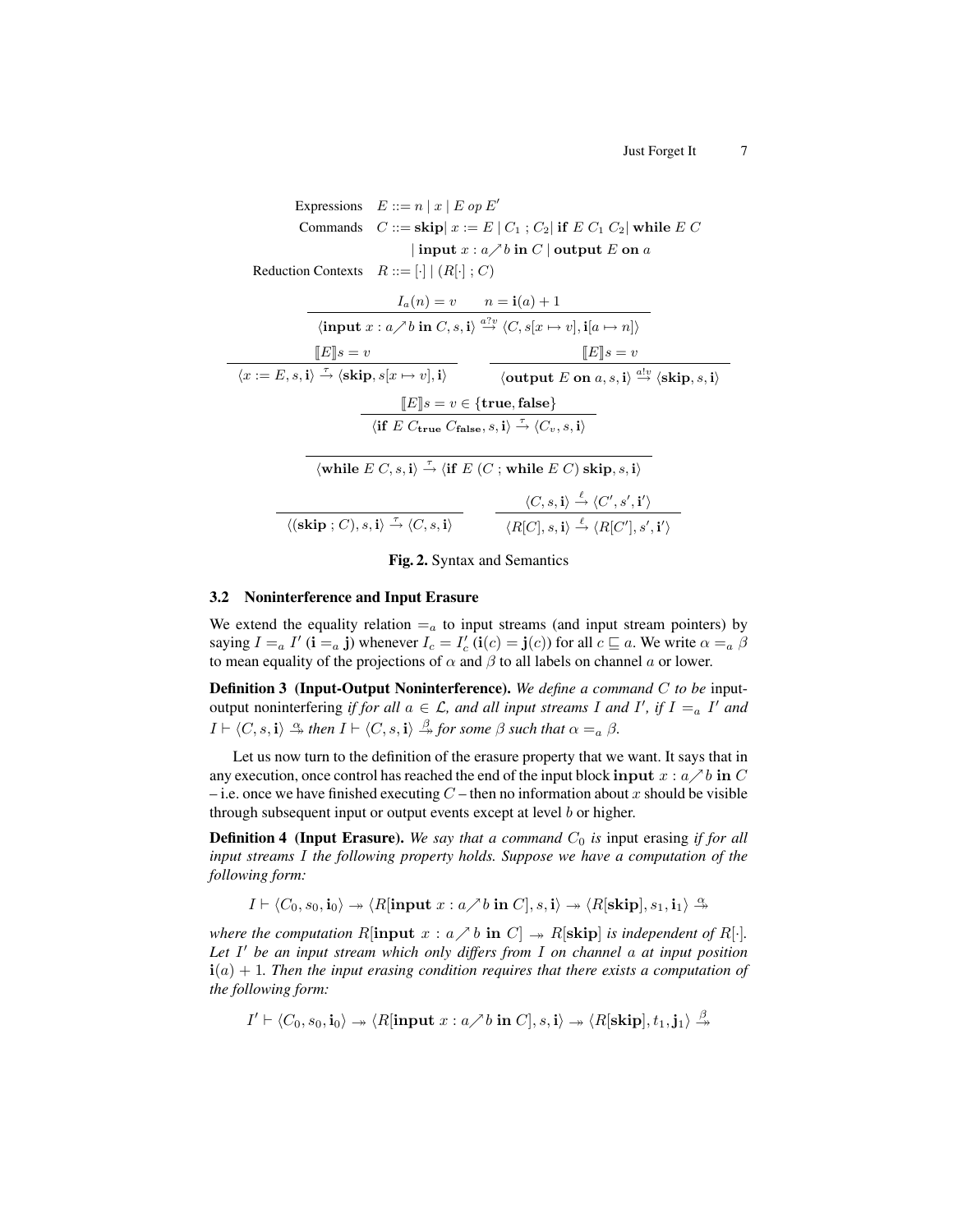*such that*  $\forall c \not\supseteq b$  *we have*  $s_i =_c t_i$ ,  $\mathbf{i}_i =_c \mathbf{j}_i$   $(i = 1, 2)$  and  $\alpha =_c \beta$ .

Note that the requirement that  $I' \vdash \langle C_0, s_0, i_0 \rangle \rightarrow \langle R[\text{input } x : a \nearrow b \text{ in } C], s, i \rangle$ is actually vacuous since the computation has not yet reached the point at which  $I$  and  $I'$  differ. The start state  $s_0$  and  $\mathbf{i}_0$  in the above are universally quantified, but could be fixed. A natural choice for an initial input pointer would of course be  $\lambda a.0$ .

The following proposition formalises the sense in which the "vanilla" input is always erasing:

Proposition 3. *If* C *is input-output noninterfering and if each input command in* C *has the form* input  $x : a \nearrow a$  in skip *for some*  $x$  *and*  $a$  *then*  $C$  *is input erasing.* 

*Proof.* Let C be ain input-output noninterferring command with input commands restricted as above. Let  $\mathbb{C} = \langle C, s_0, \mathbf{i}_0 \rangle$ . Any computation involving an input command with an input stream  $I$  has the form:

$$
I \vdash \mathbb{C} \stackrel{\alpha_0}{\twoheadrightarrow} \langle R[\textbf{input } x : a \nearrow a \textbf{ in skip}], s, \textbf{i} \rangle \stackrel{a?v}{\rightarrow} \langle R[\textbf{skip}], s[x \mapsto v], \textbf{i}_1 \rangle \stackrel{\alpha}{\twoheadrightarrow}
$$

Suppose  $I'$  differs only from  $I$  at the position corresponding to the input  $v$  above. Then we have a computation of the form:

$$
I' \vdash \mathbb{C} \stackrel{\alpha_0}{\to} \langle R[\textbf{input } x : a \nearrow a \textbf{ in skip}], s, \mathbf{i} \rangle \stackrel{a?w}{\to} \langle R[\textbf{skip}], s[x \mapsto w], \mathbf{i}_1 \rangle
$$

Since C is assumed to be input noninterfering then if we take any  $c \not\supseteq a$  we have  $I =_{c} I'$ , and hence  $I' \vdash \mathbb{C} \stackrel{\beta_0}{\to}$  for some  $\beta_0$  such that  $\alpha_0(a?v)\alpha =_{c} \beta_0$ . Since the language is deterministic, it follows that  $\beta_0$  must have the form  $\alpha_0(a?w)\beta$  for some  $\beta$ such that  $\alpha =_c \beta$ , and where  $\langle R[\mathbf{skip}], s[x \mapsto w], \mathbf{i}_1 \rangle \stackrel{\beta}{\rightarrow}$  as required.

### 3.3 Characterising Input Erasure with a Local Erasure Condition

In this section we develop a local characterisation of erasure  $-$  a generalisation of endto-end erasure which we can apply locally to the command input  $x : a \nearrow b$  in  $C$  – which will help us establish the "global" input erasure condition.

To do this we will need to work with a stronger notion of noninterference than inputoutput noninterference. Although the definition of input-output noninterference is a reasonable top level definition (for more discussion [on](#page-18-0) this point see section 5) it is difficult to work with since it says nothing about the state. For example it is *not* compositional with respect to sequential composition:  $C_1 = \text{input } x$  on H; if x then  $y := 1$  is IO-noninterfering, and so is  $C_2 =$ **output** y **on** L, but  $C_1$ ;  $C_2$  is not. It is convenient therefore to work with a stronger definition which also looks at the initial and terminal state (in the case that the program terminates).

<span id="page-7-0"></span>Definition 5 (Stateful Input-Output Noninterference). *A command* C *is noninterfering from*  $\Gamma$  *to*  $\Gamma'$ , written  $\Gamma$   $\{C\}$   $\Gamma'$ , *iff, for all*  $a \in \mathcal{L}$ , *and all input streams* I, I', *if*  $\Gamma \vdash s =_a t, I =_a I', i =_a j$  *then* 

*1.* if 
$$
I \vdash \langle C, s, \mathbf{i} \rangle \stackrel{\alpha}{\rightarrow} \text{then } I' \vdash \langle C, t, \mathbf{j} \rangle \stackrel{\beta}{\rightarrow} \text{for some } \beta \text{ such that } \alpha =_a \beta, \text{ and}
$$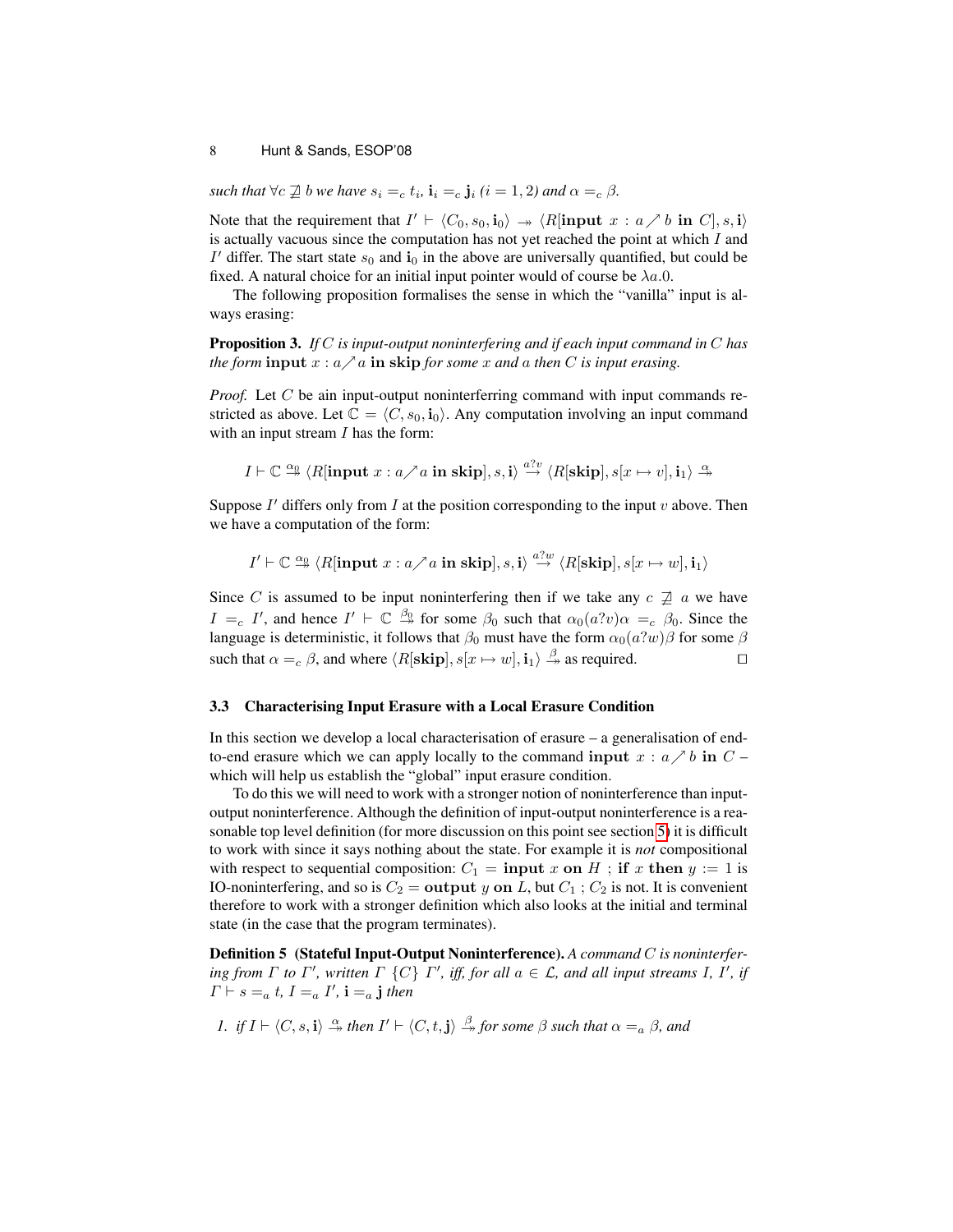2. if  $I \vdash \langle C, s, \mathbf{i} \rangle \rightarrow \langle \mathbf{skip}, s', \mathbf{i}' \rangle$  then  $I' \vdash \langle C, t, \mathbf{j} \rangle \rightarrow \langle \mathbf{skip}, t', \mathbf{j}' \rangle$  such that  $\mathbf{i}' =_a \mathbf{j}'$ *and*  $\Gamma' \vdash s' =_a t'$ .

Now we will define an extension of the end-to-end erasure property. The idea is that, when enforced locally on the erasing input command, the property will be sufficient to ensure the global erasure property.

<span id="page-8-0"></span>The definition ensures that if a specific variable x is erased from  $a$  to  $b$  then it is neither "visible" in the state except at or above b (precisely as before) *nor* via the input pointer:

**Definition 6** (Local Erasure). *Command* C erases x to b in  $\Gamma'$ , written  $C: x \nearrow b$  in  $\Gamma'$ , iff, whenever  $s =_{\neg x} t$  and  $I \vdash \langle C, s, i_0 \rangle \rightarrow \langle \textbf{skip}, s', i \rangle$  then  $I \vdash \langle C, t, i_0 \rangle \rightarrow$  $\langle \textbf{skip}, t', \textbf{j} \rangle$ , for some t' and **j** such that  $\forall c \not\supseteq b$ ,  $\Gamma' \vdash s' =_c t'$  and  $\textbf{i} =_c \textbf{j}$ .

Note that we have overloaded some defini[tio](#page-2-0)ns defined in Section 2. It is reasonable to do this because they are conservative extensions of the earlier definitions. Stated more precisely:

Proposition 4. *For any command* C *free from input-output statements, define the IOfree semantics of* C to be  $\langle C, s \rangle \to \langle C', t \rangle$  *iff*  $I \vdash \langle C, s, \mathbf{i} \rangle \stackrel{\tau}{\to} \langle C', t, \mathbf{i} \rangle$ . For any such C *we have that*

- *1. The statement that* C *is noninterfering from* Γ *to* Γ 0 *is i[de](#page-2-1)ntical for Definition 1 and Definition 5.*
- *2. The statement that* C *erases* x *to* b *in* Γ 0 *is [id](#page-3-0)entical for Definition 2 and Definition 6.*

*Proof.* Observing that input-output-free commands compute independently from the input streams, and to not modify the input stream pointers, then the result is immediate by s[pec](#page-7-0)ialisising defi[niti](#page-8-0)ons 5 and Definition 6.  $\Box$ 

The local erasure condition ignores the input and outputs that take place before the computation is complete, but the condition nevertheless demands that  $\mathbf{i} =_c \mathbf{j}$ . This is motivated by the fact that the state of the input pointer can be used as a covert store to save information about the erased secret. Consider the command C defined as

$$
\begin{aligned} \text{if } (x \neq 0) \text{ (input } y \text{ on } M);\\ x := 0; y := 0 \end{aligned} \quad \text{(where } L \sqsubseteq M \sqsubseteq H)
$$

If we ignored the final value of the input pointers, then this command would be considered to erase  $x$ . This would be too weak for our purposes because after the erasure, information about x *will* be known to an observer at level M. To see this, consider using the command  $(C)$  in the program to the right. So for example if the M input stream has the value  $0, 1, \ldots$  then the value of y output on M will be 0 if x was 0 and 1 otherwise.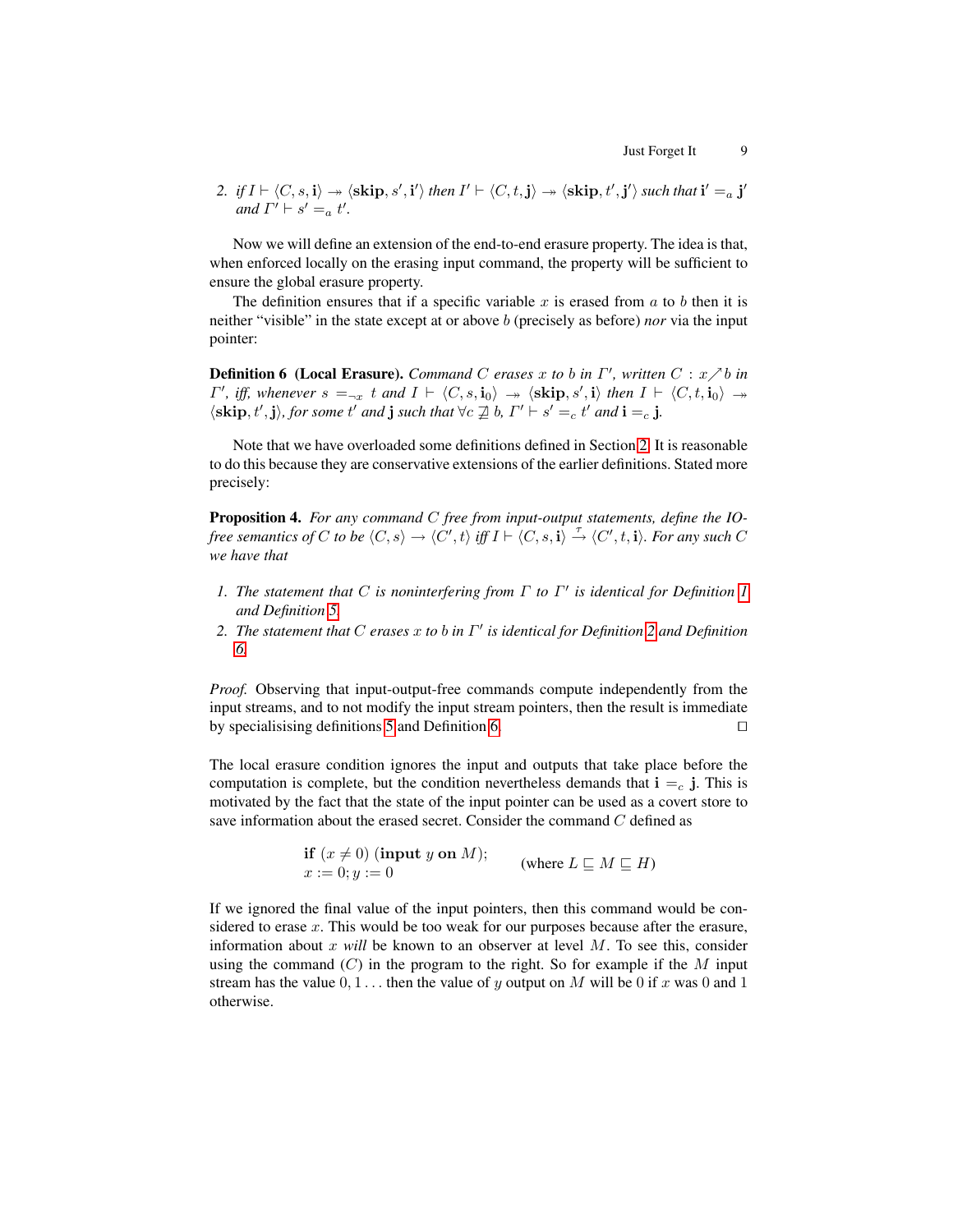Reclassification In the [m](#page-4-0)anner of Proposition 1, we will show that the local erasure property can be characterised in terms of noninterference. But since noninterference cares about the input output events that

 $y := 0;$ input  $x: L \nearrow H$  in C; input  $y$  on  $M$ ; output  $y$  on  $M$ 

occur during a computation, and local erasure does not, we need a way to "turn a blind eye" to input output events. Towards this end it is useful – for specification purposes only – to introduce a language construct which "hides" inputs and outputs:

**Definition 7.** We extend the language with commands of the form  $\hat{C}$  with semantics

$$
\frac{\langle C, s, \mathbf{i} \rangle \xrightarrow{\alpha} \langle C', s', \mathbf{i}' \rangle}{\langle \widehat{C}, s, \mathbf{i} \rangle \xrightarrow{\tau} \langle \widehat{C'}, s', \mathbf{i}' \rangle} \qquad \qquad \overbrace{\langle \widehat{\textbf{skip}}, s, \mathbf{i} \rangle \xrightarrow{\tau} \langle \textbf{skip}, s, \mathbf{i} \rangle}
$$

This is essentially just like the hiding operation of CSP, and is commonly used in process calculi to specify noninterferen[ce prop](#page-20-4)[erties](#page-20-5) (see e.g. [Ros95,FG95]), except that here we are hiding *all* events, so  $\overline{C}$  behaves like  $C$  but with every input or output label of C replaced by the silent action  $\tau$ .

<span id="page-9-0"></span>**Theorem 1** (Local Erasure as Reclassification). *If*  $\Gamma$  {C}  $\Gamma'$  then

$$
C: x \nearrow b \text{ in } \Gamma' \Longleftrightarrow \Gamma[x \mapsto b] \{\widehat{C}\} \Gamma'
$$

The theorem says that to check noninterference and erasure for a command it is necessary and sufficient to check noninterference and a reclassified noninterference property but where input and output labels are ignored.

*Proof.* First we note that we can easily specialise the definition of noninterference to the case where programs perform no visible IO. In this way we can see that  $\Gamma[x \mapsto b]$  { $\widehat{C}$ }  $\Gamma'$  if and only if for all  $a$ ,

$$
I =_a I' \ \land \ \Gamma[x \mapsto b] \vdash s =_a t \ \land \ \mathbf{i} =_a \mathbf{j} \ \land \ \ I \vdash \langle \widehat{C}, s, \mathbf{i} \rangle \rightarrow \langle \mathbf{skip}, s', \mathbf{i}' \rangle
$$
  
\n
$$
\Rightarrow \exists t', \mathbf{j}'. \ \ I' \vdash s' =_a t' \ \land \ \mathbf{i}' =_a \mathbf{j'} \ \land \ \ I' \vdash \langle \widehat{C}, t, \mathbf{j} \rangle \rightarrow \langle \mathbf{skip}, t', \mathbf{j}' \rangle
$$

The following properties are easy consequences of the definitions and semantics of hiding, and will be used freely in what follows: (i)  $\Gamma$  { $C$ }  $\Gamma' \Rightarrow \Gamma$  { $\widehat{C}$ }  $\Gamma'$  and (ii)  $C: x \nearrow b$  in  $\Gamma' \Longleftrightarrow \widehat{C}: x \nearrow b$  in  $\Gamma'.$ 

For the  $(\Leftarrow)$ -direction of the theorem it is sufficient to prove that  $\Gamma[x \mapsto b]$   $\{\widehat{C}\}\$  $\Gamma'$  implies  $\widehat{C}$  :  $x \nearrow b$  in  $\Gamma'$ . Assume the rhs, that  $s = \neg x$  t, and  $I \vdash \langle \widehat{C}, s, \mathbf{i} \rangle \rightarrow \emptyset$  $\langle$ skip, s', i'). Since s and t only differ at x, and in  $\Gamma[x \mapsto b]$  we have that x is not visible at level  $c \not\supseteq b$  we have  $\forall c \not\supseteq b \cdot \Gamma[x \mapsto b] \vdash s =_c t$ . From the specialised noninterference property above we have that  $\exists t', j'$ .  $\Gamma' \vdash s' =_c t' \wedge i' =_c j' \wedge I \vdash$  $\langle \widehat{C}, t, \mathbf{j} \rangle \twoheadrightarrow \langle \mathbf{skip}, t', \mathbf{j}' \rangle.$ 

For the ( $\Rightarrow$ )-direction of the theorem, assume the premise and that  $I =_a I' \wedge \Gamma[x \mapsto \Gamma[x]$  $b] \vdash s =_a t \land \mathbf{i} =_a \mathbf{j} \land I \vdash \langle \widehat{C}, s, \mathbf{i} \rangle \twoheadrightarrow \langle \mathbf{skip}, s', \mathbf{i}' \rangle.$ 

If  $a \supseteq b$ , consider whether or not  $\Gamma(x) \subseteq a$ . In either case,  $\{y|\Gamma(y) \subseteq a\} \subseteq a$  $\{y| \Gamma[x \mapsto b](y) \sqsubseteq a\}.$  Hence, when  $a \sqsupseteq b, \Gamma[x \mapsto b] \vdash s =_a t$  implies  $\Gamma \vdash s =_a t$ and the required  $t'$ ,  $\mathbf{j}'$  exist by assumption of noninterference.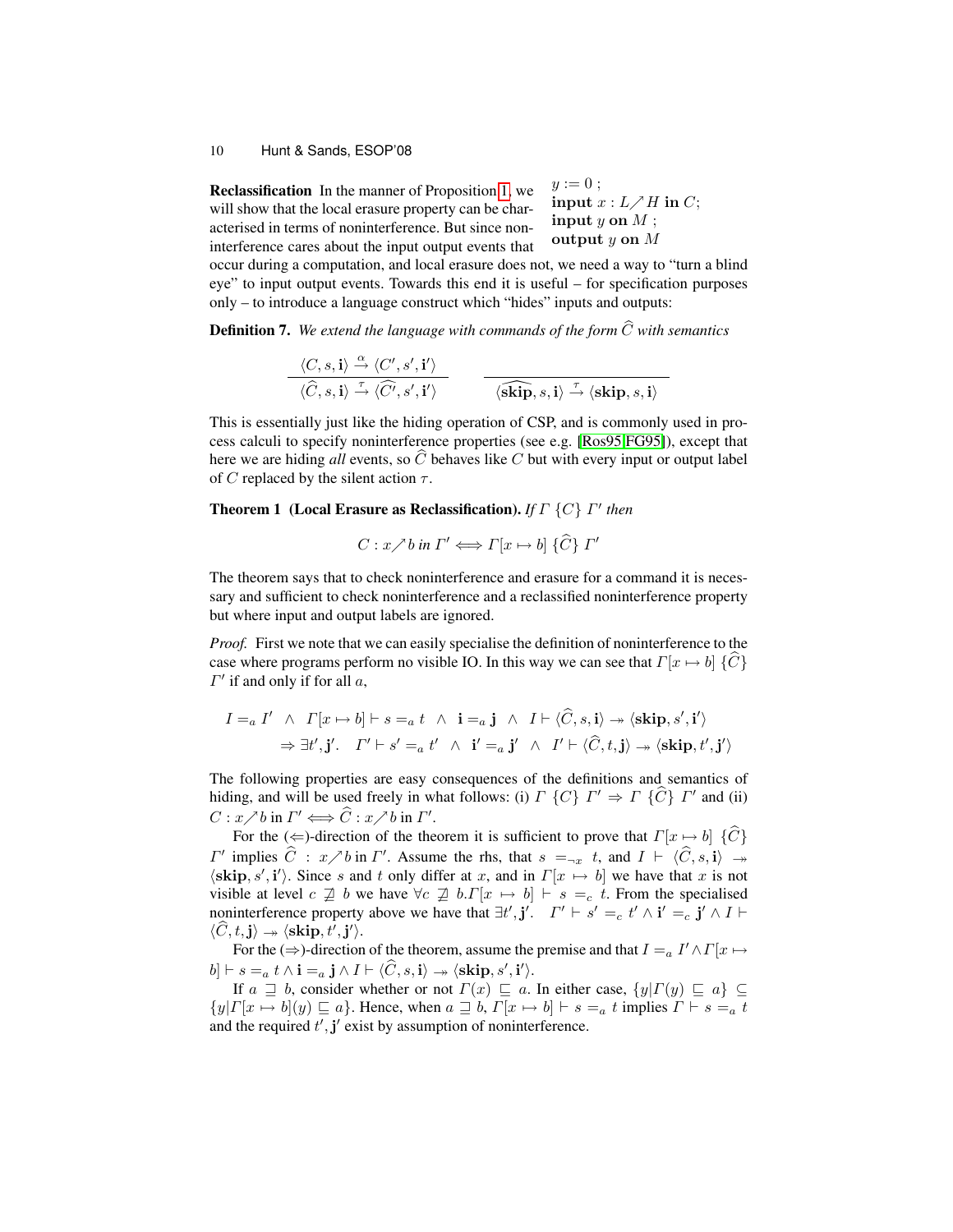Assume then that  $a \not\supseteq b$ . Let  $s_1 = s[x \mapsto t(x)]$ . Then we have  $s =_{\neg x} s_1$ , and  $\Gamma[x \mapsto b] \vdash s_1 = a t$ . Since  $s_1$  and t agree on x then we also have  $\Gamma \vdash s_1 = a t$ . Since  $C: x \nearrow b$  in  $\Gamma'$  we have that  $I \vdash \langle \hat{C}, s_1, \mathbf{i} \rangle \twoheadrightarrow \langle \mathbf{skip}, s'_1, \mathbf{i}_1 \rangle$  where  $\forall c \not\supseteq b.\mathbf{i}' =_{c} \mathbf{i}_1 \wedge \mathbf{i}'$  $\Gamma' \vdash s' = c s'_1$ . Since in particular  $a \not\sqsupseteq b$  then  $\mathbf{i}' = a \mathbf{i}_1 \wedge \Gamma' \vdash s' = a s'_1$ . From  $\Gamma \{C\} \Gamma'$ we have  $\Gamma \{ \widehat{C} \} \Gamma'$ , and since  $\Gamma \vdash s_1 =_a t$ , we get  $I' \vdash \langle \widehat{C}, t, \mathbf{j} \rangle \rightarrow \langle \mathbf{skip}, t', \mathbf{j}' \rangle$  where  $\mathbf{i}'_1$  = i j and  $\Gamma' \vdash s'_1$  = i if if if if if it is interval that  $\mathbf{i}$  = i j and  $\Gamma' \vdash s' =_a t'$  as required.

### 3.4 From Local to Global Erasure

We have defined a local erasure condition for commands with IO. The purpose of the local condition is to provide sufficient conditions for input erasure. But in order to complete this picture we need some noninterference conditions: the local erasure property can only give input erasure if the rest of the program does not allow the erased information to flow back down to a lower level, i.e. it must have a noninterference property.

Annotations To state the noninterference assumptions we need, we will use program annotations. Annotations will provide the link to compositional program analyses such as type systems. An annotation here is just a security type assignment. The operational semantics of an annotation is transparent (otherwise it would not be an annotation!): we extend the grammar of reduction contexts with the annotated context  $(R[\cdot])^T$ , and specify the rule  $\langle \textbf{skip}^{\Gamma}, s, i \rangle \rightarrow \langle \textbf{skip}, s, i \rangle$ . In an annotated subterm  $C^{\Gamma}$ , the annotation  $\Gamma$  is intended to describe the security levels of the state at the point in execution after  $C$  has been evaluated. This intuition is made concrete in the following definition which connects annotations to the noninterference property.

### **Definition 8** (Well-annotated Commands). *Command*  $C_0$  *is* well annotated *iff*:

- *1. every annotated input command* (input  $x : a \nearrow b$  in  $C)^{\Gamma}$  *in*  $C_0$  *has the local erasure property*  $C: x \nearrow b$  *in*  $\Gamma$ ;
- *2. whenever a command of the form* R[skip<sup>Γ</sup> ] *is reached from any computation beginning with*  $C_0$ , then  $\Gamma$  {R[**skip**]}  $\Gamma'$  for some  $\Gamma'$ .

<span id="page-10-0"></span>**Theorem 2.** *If*  $C_0$  *is a well-annotated command such that every input command in*  $C_0$ *is annotated, then*  $C_0$  *is input erasing.* 

*Proof.* Suppose that  $C_0$  satisfies the premise of the claim, and that

$$
I \vdash \langle C_0, s_0, \mathbf{i}_0 \rangle \twoheadrightarrow \langle R[\mathbf{input} \ x : a \nearrow b \text{ in } C], s, \mathbf{i} \rangle
$$
  
\n
$$
\rightarrow \langle R[\mathbf{skip}], s_1, \mathbf{i}_1 \rangle \qquad \text{(independent of } R[\cdot]).
$$
  
\n
$$
\xrightarrow{\alpha}
$$

Since each input command is annotated we know that  $R[\cdot] = R'[\cdot]$  for some  $R'[\cdot]$  and  $\Gamma$ . Suppose further that  $\mathbf{i}(a) = k$  and that  $I_a(k+1) = v$ . Given this, we know that the above computation has the form

$$
I \vdash \langle C_0, s_0, \mathbf{i}_0 \rangle \twoheadrightarrow \langle R'[(\text{input } x : a \nearrow b \text{ in } C)^{\Gamma}], s, \mathbf{i} \rangle
$$

$$
\xrightarrow{a?v} \langle R'[C^{\Gamma}], s[x \mapsto v], \mathbf{i}[a \mapsto k+1] \rangle
$$

$$
\twoheadrightarrow \langle R'[\text{skip}^{\Gamma}], s_1, \mathbf{i}_1 \rangle \xrightarrow{\alpha}
$$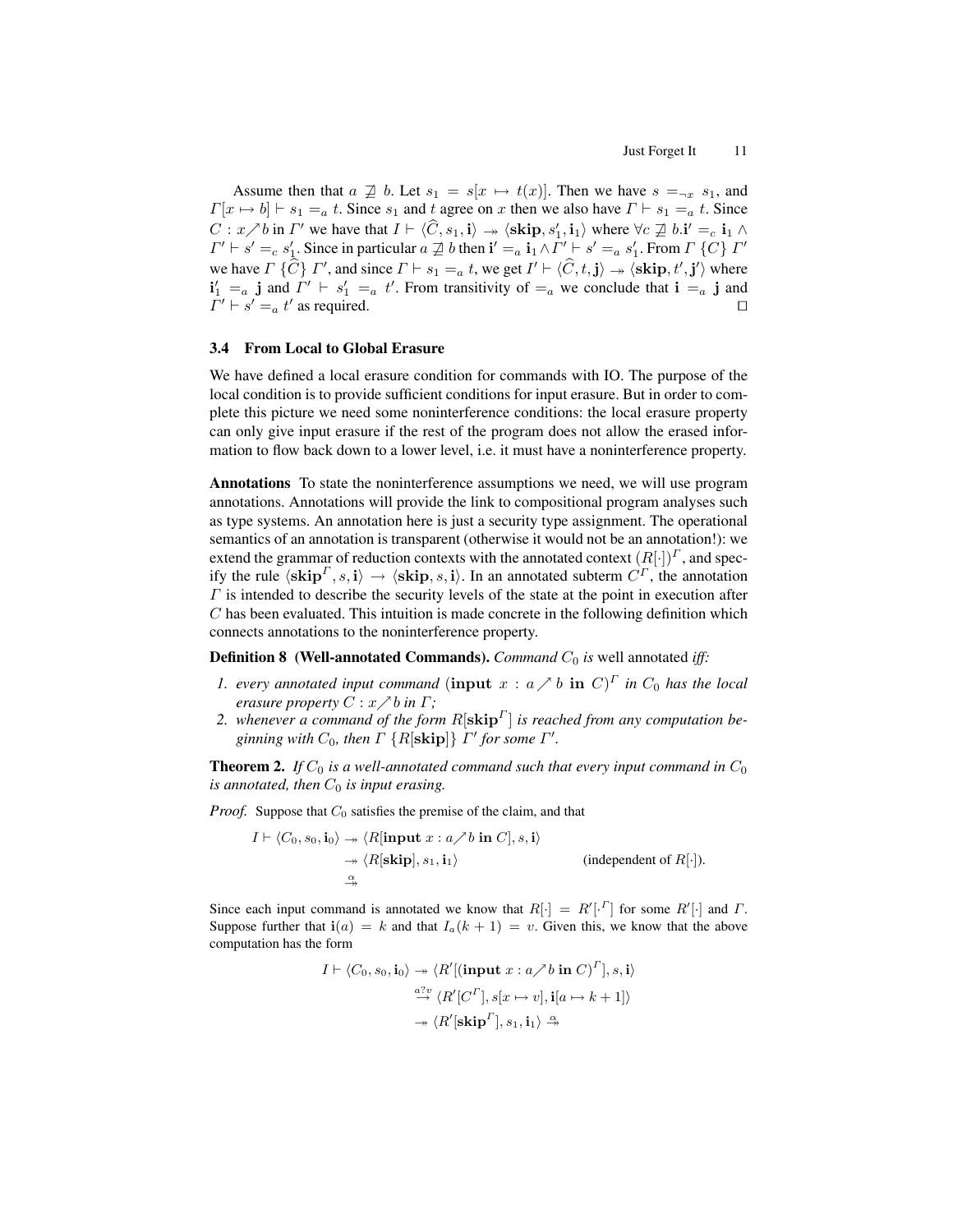Suppose I' is like I except that  $I'_a(k + 1) = v'$ . Now we have that

$$
I' \vdash \langle C_0, s_0, \mathbf{i}_0 \rangle
$$
  
\n
$$
\rightarrow \langle R' | (\mathbf{input} \ x : a \nearrow b \ \mathbf{in} \ C)^{\Gamma} |, s, \mathbf{i} \rangle
$$
 (i)

$$
\stackrel{a?v}{\longrightarrow} \langle R'[C^{\Gamma}], s[x \mapsto v'], \mathbf{i}[a \mapsto k+1] \rangle \tag{ii}
$$

$$
\rightarrow \langle R'[\mathbf{skip}^{\Gamma}], t_1, \mathbf{j}_1 \rangle \rightarrow \langle R'[\mathbf{skip}], t_1, \mathbf{j}_1 \rangle \tag{iii}
$$

$$
\xrightarrow{\beta} \qquad \qquad \text{(iv)}
$$

Step (i) holds because the input on which  $I$  and  $I'$  differ has not yet been reached; (ii) follows from the semantics of input. From the operational semantics it is easily seen that the command (input  $x : a \nearrow b$  in  $C$ )<sup>T</sup> must have been present in the original program: since  $C_0$  is well annotated we have that  $C : x \nearrow b$  in  $\Gamma$ , hence computation (iii) exists and  $\forall c \not\supseteq b, \Gamma \vdash s_1 =_c t_1$ and  $\mathbf{i}_i =_c \mathbf{j}_i$ . Then, since  $C_0$  is well annotated, we have  $\Gamma \{R'[\mathbf{skip}]\}\Gamma'$  for some  $\Gamma'$ , and hence we have for computation (iv) that there exists such a  $\beta$  satisfying  $\forall c \not\supseteq b$ ,  $\alpha =_c \beta$ , as  $\Box$ required.  $\Box$ 

# <span id="page-11-0"></span>4 Erasure by Typing

In this section we use the results of the previous section to design a type system for erasure (and noninterference). The idea is [th](#page-9-0)at we use Theorem 1 to guide us in the treatment of the input erasure command, standard subject reduction and noninterference properties of the type system to establish a well-annotated version of the program, and Theorem 2 to prove that the type system guarantees input erasure.

Our type system is a simple extension of the flo[w sens](#page-20-1)itive system of [HS06] (alternative flow sensitive [base sy](#page-20-6)stems, such as [AB04], could also be considered). We [modify](#page-20-1) the system of [HS06] to be *termination sensitive*: the rules only allow while loops to be performed over the lowest security level  $(\perp)$ , and these can only occur in the context ⊥. This is of course a rather restrictive notion. A more liberal system would allow high loops when they can be shown to be terminating.

The type ru[les](#page-12-0) are shown in Figure 3. For a command  $C$ , judgements have the form  $p \vdash \Gamma$  {C}  $\Gamma'$  where  $p \in \mathcal{L}$ , and  $\Gamma, \Gamma'$  are security type assignments. The idea is that if  $\Gamma$  gives the security levels of variables before execution of  $C$ , then  $\Gamma'$  will give their security levels afterwards. The type  $p$  represents the usual "program counter" level and serves to eliminate indirect information flows: the rules ensure that only variables with final types (in  $\Gamma'$ ) greater than or equal to p may be changed by C. Similarly, input and output is only permitted on channels greater than or equal to p.

The purpose of the type system is to guarantee noninterference and input erasure. Here we provide explanation of the rules for input and output, since they are the new ones. The rule for input com[man](#page-9-0)ds follows Theorem 1 rather directly, making use of a command transformer deleteOutput $(C)$  which simply replaces every output command in its argument with skip. This is the means by which we ignore outputs when checking the local erasure requirement. We cannot however ignore inputs, since we still need to ensure that there are no covert channels via the input pointers. Output is simply treated like an assignment to a variable of a fixed security type. One can note that if we specialise the typing rules to "vanilla" inputs, as represented by commands of the form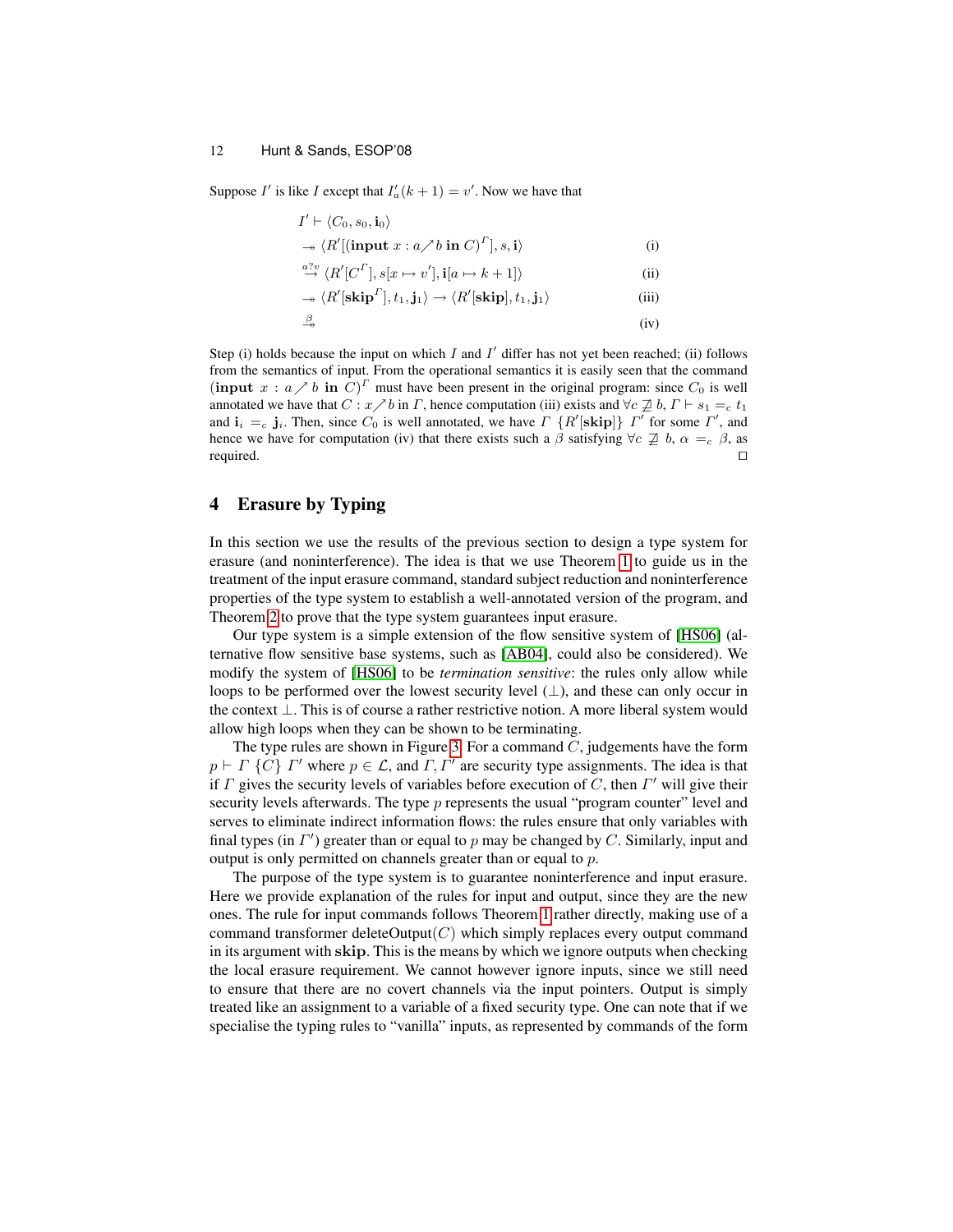input  $x : a \nearrow a$  in skip, then we get what appears to be a flow sensitive version of the deterministic part o[f the type](#page-20-3) system from [OCC06].

$$
\text{skip}\frac{F \vdash E : t}{p \vdash \Gamma \{\text{skip}\} \Gamma} \qquad \text{Assign}\frac{\Gamma \vdash E : t}{p \vdash \Gamma \{x := E\} \Gamma[x \mapsto p \sqcup t]} \\
\text{Erase}\frac{p \vdash \Gamma[x \mapsto a] \{C\} \Gamma' \quad p \vdash \Gamma[x \mapsto b] \{C'\} \Gamma' \quad p \sqsubseteq a \quad C' = \text{deleteOutput}(C)}{p \vdash \Gamma \{\text{input } x : a \nearrow b \text{ in } C\} \Gamma'}
$$
\n
$$
\text{Output}\frac{\Gamma \vdash E : b \qquad p \sqcup b \sqsubseteq a}{p \vdash \Gamma \{\text{output } E \text{ on } a\} \Gamma} \qquad \text{Annotate}\frac{p \vdash \Gamma \{C\} \Gamma'}{p \vdash \Gamma \{C'\} \Gamma'}
$$
\n
$$
\text{Seq}\frac{p \vdash \Gamma \{C_1\} \Gamma' \quad p \vdash \Gamma' \{C_2\} \Gamma''}{p \vdash \Gamma \{C_1; C_2\} \Gamma''} \qquad \text{If}\frac{\Gamma \vdash E : t \quad p \sqcup t \vdash \Gamma \{C_i\} \Gamma' \quad i = 1, 2}{p \vdash \Gamma \{\text{if } E \ C_1 \ C_2\} \Gamma'} \\
\text{While}\frac{\Gamma \vdash E : \bot \quad \bot \vdash \Gamma \{C\} \Gamma}{\bot \vdash \Gamma \{\text{while } E \ C\} \Gamma} \qquad \text{Sub}\frac{p_1 \vdash \Gamma_1 \{C\} \Gamma'_1}{p_2 \vdash \Gamma_2 \{C\} \Gamma'_2} \qquad p_2 \sqsubseteq p_1, \Gamma_2 \sqsubseteq \Gamma_1, \Gamma'_1 \sqsubseteq \Gamma'_2
$$

### <span id="page-12-0"></span>Fig. 3. Type System

Example Let us reconsider the credit-card transaction server loop from the introduction. Let us suppose that  $\bot \sqsubseteq$  user  $\sqsubseteq$  bank  $\square$   $\top$ . To represent the intention that the credit card data is erased by the end of each loop iteration, the code can be rewritten as

shown to the right. For the purpose of typing we assume that  $process(cc)$  is just some expression involving cc. Since  $\top$  is used to model the level of data that is no longer physically present, no variables should be given a final type of  $\top$ . With this restriction there is (thankfully) no typing for this program. The body of the erasure statement  $C$  is, in fact, suitably noninterfering, as shown by the typing  $\bot \vdash \Gamma \{C\}$  Γ where  $\Gamma(\text{serverUp}) = \bot$  and

```
while serverUp {
   input cc : user \nearrow \top in {
      input details from user
      payment := process(cc)output payment to bank
       \textit{custInfo} := \textit{custInfo} \oplus \textit{details}cc := 0\mathcal{L}\vert\int\mathcal{C}_{0}^{(n)}}
\}...
```
 $\Gamma(x) = user$  for all other variables x. But to type the enclosing erasure input we also need the typing  $\perp \vdash \Gamma[cc \mapsto \top]$  {deleteOutput(C)}  $\Gamma$ . This is not possible because payment := process(cc) forces payment to type  $\top$  instead of user. By appending  $payment := 0$  to the end of C the program becomes typeable.

## 4.1 Type Correctness

In this section we prove correctness. In what follows, we say that C is *well-typed* if, for some  $p, \Gamma, \Gamma'$ , there exists a derivation of  $p \vdash \Gamma$  {C}  $\Gamma'$ .

Before verifying the motivating semantic properties of the type system, we show that it is well behaved with respect to reduction by establishing the obvious subject reduction property.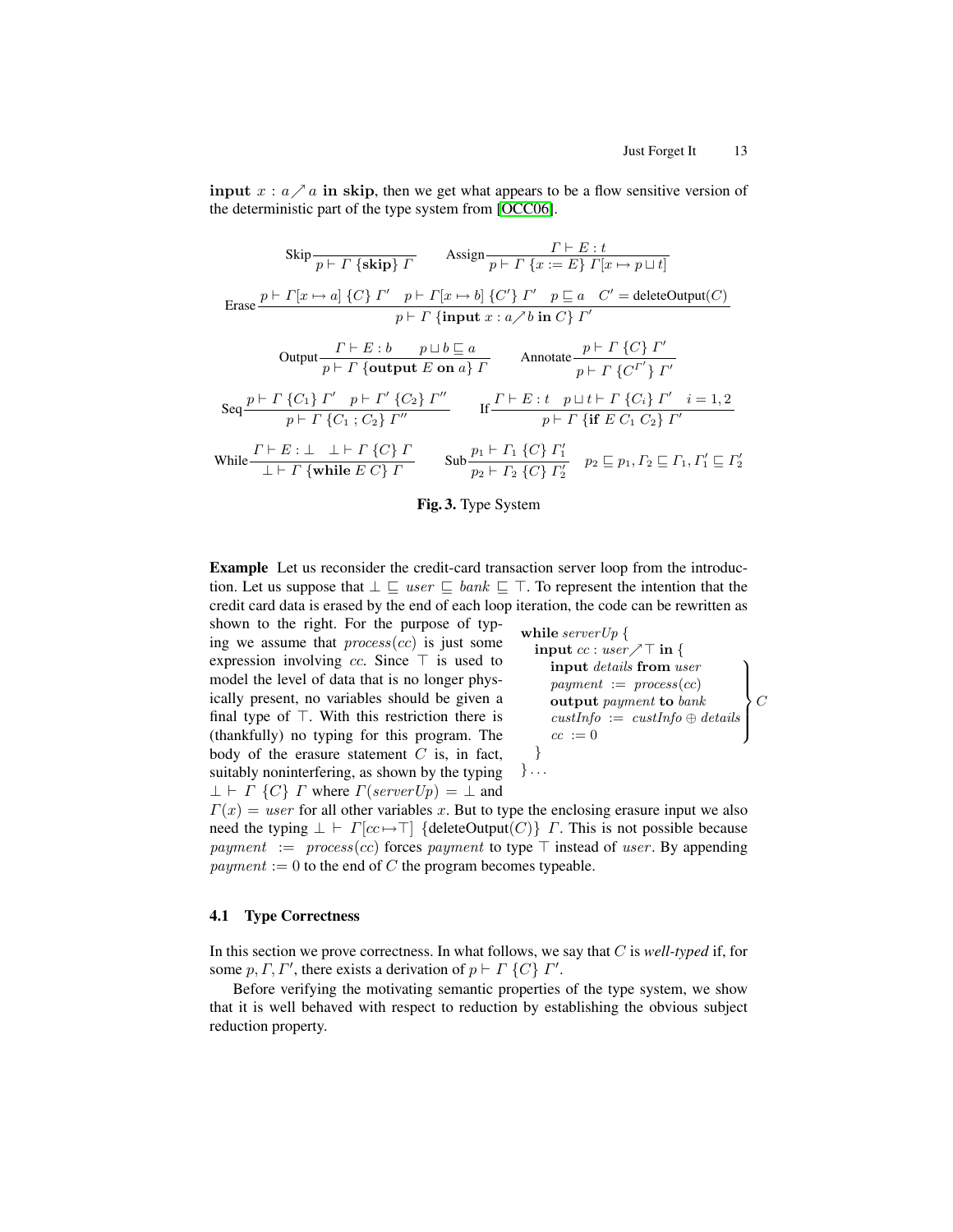**Theorem 3** (Subject Reduction). *If*  $p \vdash \Gamma \{C\} \Gamma'$  *and*  $I \vdash \langle C, s, i \rangle \rightarrow \langle C', s', i' \rangle$ , *then*  $p \vdash \Gamma''$   $\{C'\}$   $\Gamma'$ *, for some*  $\Gamma''$ *.* 

*Proof.* We prove the property for single-step reductions. This extends immediately to multi-step reductions by induction on the number of steps.

The proof is by induction on the height of the type derivation and by cases on the last rule used.

**Case Annotate:** We have  $C = D^{T'}$  and the final derivation step is:

$$
\frac{p \vdash \Gamma \{D\} \Gamma'}{p \vdash \Gamma \{D^{\Gamma'}\} \Gamma'}
$$

There are two sub-cases to consider:

- 1.  $D =$  skip. In this case  $C' =$  skip and by Skip we have  $p \vdash \Gamma'$  {skip}  $\Gamma'$ , hence we may take  $\Gamma'' = \Gamma'$ .
- 2.  $D = R[D_0]$ . In this case  $C' = R[D'_0]^{T'}$  and the reduction step is justified by:

$$
\frac{\langle D_0, s, \mathbf{i} \rangle \stackrel{\ell}{\rightarrow} \langle D'_0, s', \mathbf{i}' \rangle}{\langle R[D_0]^{I'}, s, \mathbf{i} \rangle \stackrel{\ell}{\rightarrow} \langle R[D'_0]^{I'}, s', \mathbf{i}' \rangle}
$$

Thus:

$$
\frac{\langle D_0, s, \mathbf{i} \rangle \xrightarrow{\ell} \langle D'_0, s', \mathbf{i}' \rangle}{\langle R[D_0], s, \mathbf{i} \rangle \xrightarrow{\ell} \langle R[D'_0], s', \mathbf{i}' \rangle}
$$

By IH (applied to the Annotate premise  $p \vdash \Gamma \{R[D_0]\} \Gamma'$ ), we have  $p \vdash \Gamma$  $\Gamma''$  {R[D'<sub>0</sub>]}  $\Gamma'$  for some  $\Gamma''$ . Hence, by Annotate,  $p \vdash \Gamma''$  {R[D'<sub>0</sub>]<sup> $\Gamma'$ </sup>}  $\Gamma'$ , as required.

**Case While:** We have  $C =$  while  $E \cdot D$  and  $C' =$  if  $E \cdot (D)$ ; while  $E \cdot D$  and the final derivation step is:

$$
\text{While } \frac{\Gamma \vdash E : \bot \quad \bot \vdash \Gamma \{D\} \ \Gamma}{\bot \vdash \Gamma \{ \text{while } E \ D \} \ \Gamma}
$$

The required type derivation for  $C'$  is constructed as follows:

If 
$$
\frac{\text{Seq} \quad \bot \vdash \Gamma \{D\} \Gamma \quad \bot \vdash \Gamma \{C\} \Gamma}{\bot \sqcup \bot = \bot \vdash \Gamma \{D\} \Gamma} \quad \text{skip} \frac{\text{skip}}{\bot \vdash \Gamma \{\text{skip}\} \Gamma}
$$
\nIf 
$$
\frac{\Gamma \vdash E : \bot \quad \bot \bot \bot \bot \vdash \bot \Gamma \{D\} \Gamma}{\bot \vdash \Gamma \{\text{if } E(D; \text{while } E(D)\} \Gamma}
$$

**Case Erase:** We have  $C = \text{input } x : a \nearrow b \text{ in } D$  and the final derivation step is:

$$
\frac{p \vdash \Gamma[x \mapsto a] \{D\} \ \Gamma' \quad p \vdash \Gamma[x \mapsto b] \ \{\text{deleteOutput}(C)\} \ \Gamma' \quad p \sqsubseteq a}{p \vdash \Gamma \ \{\text{input } x : a \nearrow b \ \text{in } D\} \ \Gamma'}
$$

In this case  $C' = D$  and the result is immediate by the first premise to the final derivation step.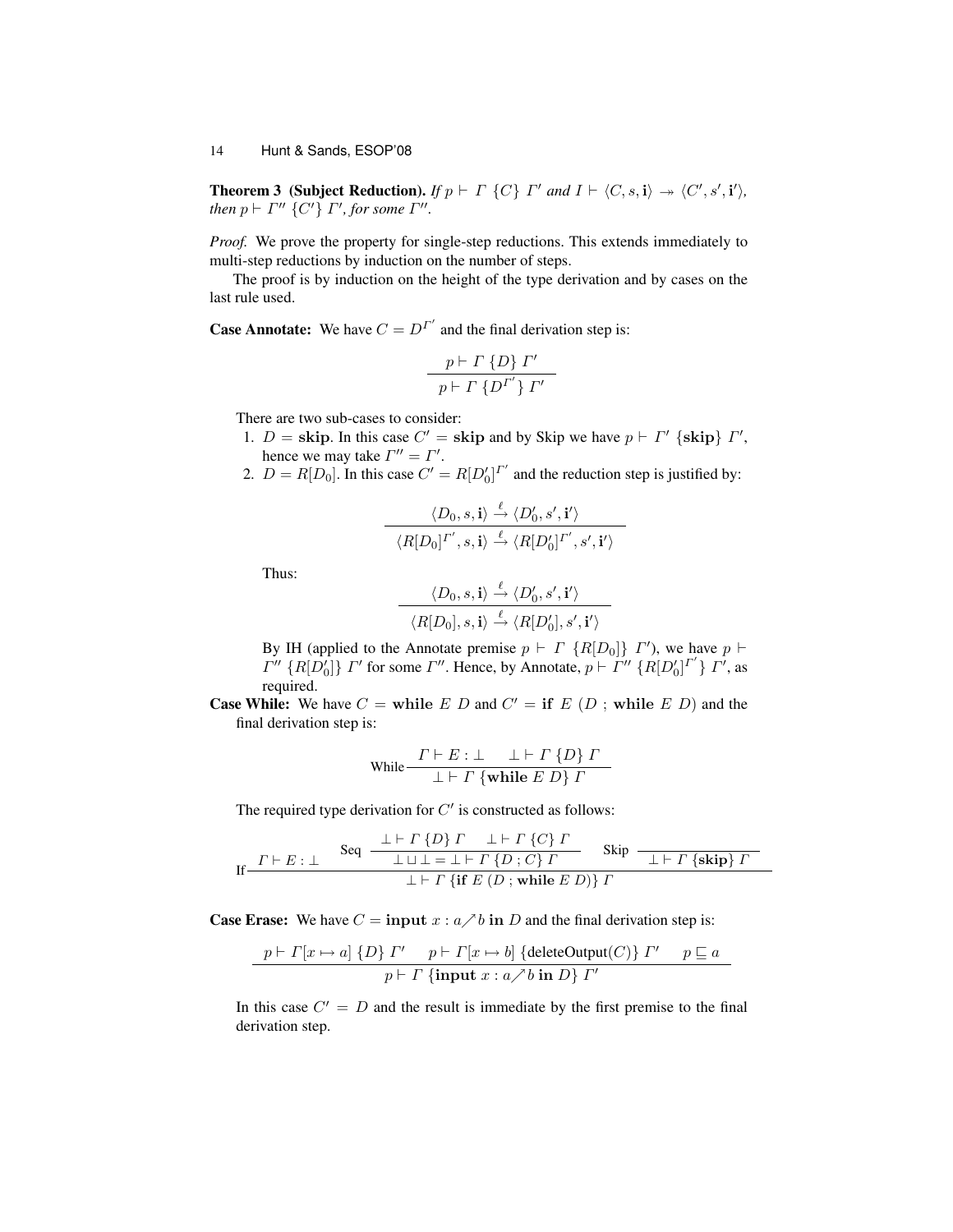**Case Assign:** We have  $C = x := E$ ,  $\Gamma' = \Gamma[x \mapsto p \sqcup t]$  and the final derivation step is:

$$
\frac{\Gamma \vdash E : t}{p \vdash \Gamma \{x := E\} \Gamma[x \mapsto p \sqcup t]}
$$

In this case  $C' =$  skip and by Skip we have  $p \vdash \Gamma'$  {skip}  $\Gamma'$ , hence we may take  $\Gamma'' = \Gamma'.$ 

The remaining cases are similar.  $\Box$ 

The two fundamental semantic properties we require of the type system are:

- NI Type Correctness: that it guarantees the stateful input-output NI property, Definition 5 (and thus the top level input-output [NI](#page-6-2) property, Definition 3).
- Erasure Type Correctness: that it can be used to establish th[e p](#page-10-0)remises of Theorem 2 (and thus to guarantee input erasure).

<span id="page-14-3"></span>**Theorem 4** (NI Type Correctness). *If*  $p \vdash \Gamma$  {C}  $\Gamma'$  then  $\Gamma$  {C}  $\Gamma'$ .

Corollary 1. *Well-typed programs are input-output noninterfering.*

<span id="page-14-1"></span>The proof of the theorem relies on the following three lemmas.

**Lemma 1.** If  $p \neq \perp$  and  $p \vdash \Gamma \{C\} \Gamma'$ , then  $I \vdash \langle C, s, \mathbf{i} \rangle \stackrel{\alpha}{\twoheadrightarrow} \langle \mathbf{skip}, s', \mathbf{i}' \rangle$ .

*Proof.* By inspection of the type system, if  $p \vdash \Gamma \{C\} \Gamma'$  then all sub-commands of C are typeable, each for some  $p' \geq p$ . Since while E C is only typeable for  $p' = \perp$ it follows that  $C$  contains no loops. By inspection of the transition rules, it is clear that evaluation of  $C$  must terminate in  $\textbf{skip}$ . (We note that this relies on the fact that expression evaluation is assumed total and that no "stuck" configurations exist for the given semantics.)

<span id="page-14-0"></span>**Lemma 2.** *If*  $p \vdash \Gamma$  {C}  $\Gamma'$  *and*  $p \not\sqsubseteq c$  *then*  $\Gamma \vdash s =_c t \Rightarrow \Gamma' \vdash s =_c t$ *.* 

*Proof.* By induction on the height of the type derivation and by cases on the last rule used, it is readily proved that  $p \not\sqsubseteq \Gamma'(x) \Rightarrow \Gamma(x) \sqsubseteq \Gamma'(x)$ . The lemma follows since, under assumption  $p \not\sqsubseteq c$ , we then have  $\Gamma'(x) \sqsubseteq c \Rightarrow p \not\sqsubseteq \Gamma'(x) \Rightarrow \Gamma(x) \sqsubseteq \Gamma'(x) \Rightarrow$  $\Gamma(x) \sqsubseteq c$ ; thus  $\Gamma \vdash s =_c t \Rightarrow \Gamma' \vdash s =_c t$ .

<span id="page-14-2"></span>**Lemma 3.** If  $p \vdash \Gamma$  {C}  $\Gamma'$  and  $I \vdash \langle C, s, \mathbf{i} \rangle \stackrel{\alpha}{\twoheadrightarrow} \langle C', s', \mathbf{i}' \rangle$  then  $c \not\supseteq p \Rightarrow \mathbf{i}' =_c$  $\mathbf{i} \wedge \alpha =_c \epsilon \wedge \Gamma' \vdash s' =_c s.$ 

*Proof.* We prove the property for single-step reductions  $I \vdash \langle C, s, \mathbf{i} \rangle \stackrel{\ell}{\rightarrow} \langle C', s', \mathbf{i}' \rangle$ . This extends to multi-step reductions by induction on the number of steps, using Subject Reduction.

The proof is by induction on the height of the type derivation and by cases on the last rule used. We show the case for Erase by way of illustration.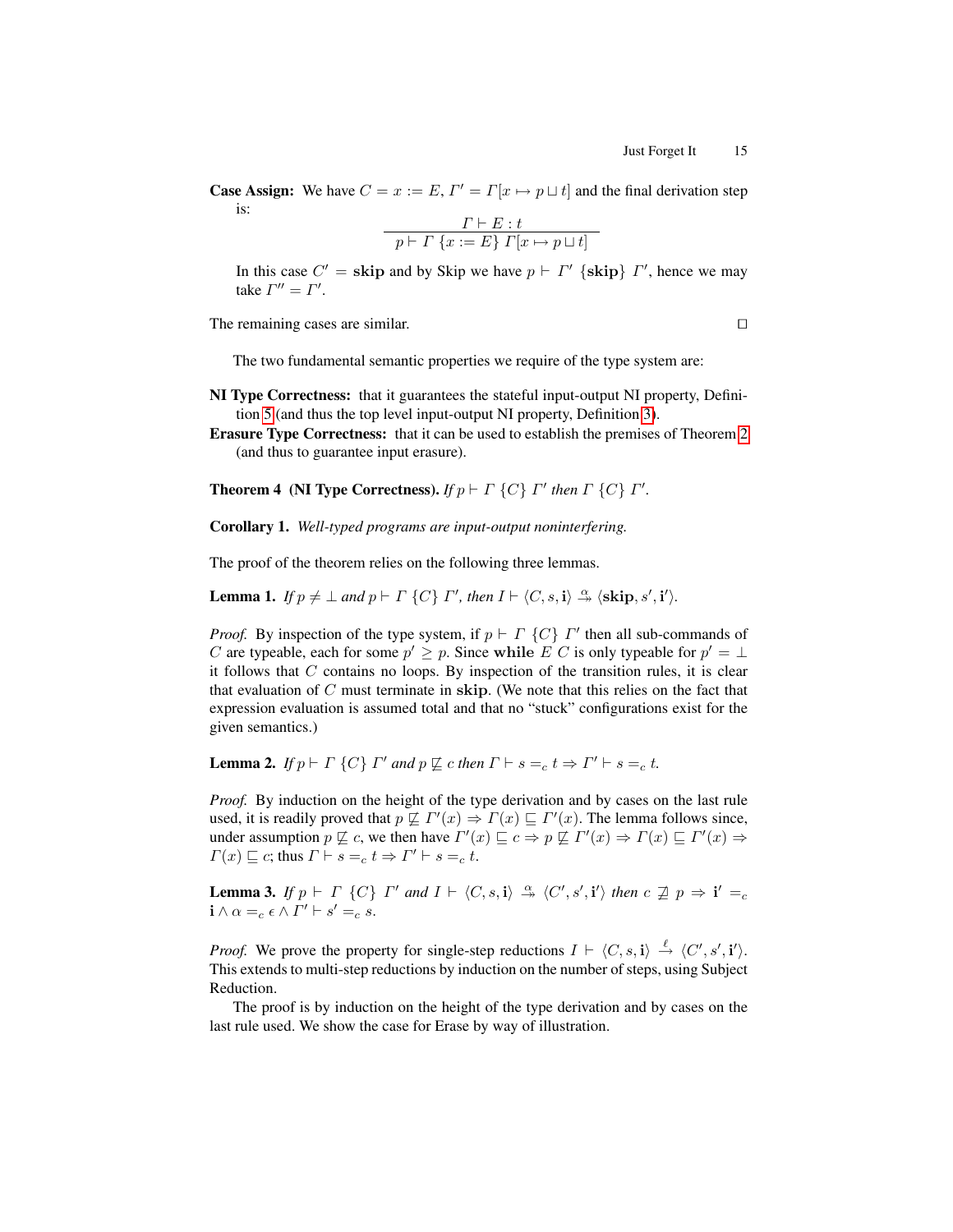**Case Erase:** We have  $C = \text{input } x : a \nearrow b \text{ in } D$  and the final derivation step is:

$$
\frac{p \vdash \Gamma[x \mapsto a] \{D\} \ \Gamma' \quad p \vdash \Gamma[x \mapsto b] \ \{\text{deleteOutput}(C)\} \ \Gamma' \quad p \sqsubseteq a}{p \vdash \Gamma \ \{\text{input } x : a \nearrow b \ \text{in } D\} \ \Gamma'}
$$

In this case:  $C' = D$ ,  $\ell = a$ ?v,  $s' = s[x \mapsto v]$ ,  $\mathbf{i}' = \mathbf{i}[a \mapsto \mathbf{i}(a) + 1]$ .

Since  $p \sqsubseteq a$  and  $p \not\sqsubseteq c$  it follows that  $a \not\sqsubseteq c$ . From  $a \not\sqsubseteq c$  we have  $a?v =_c \epsilon$  and  $\mathbf{i}' =_c \mathbf{i}$ . From  $a \not\sqsubseteq c$  we also have  $\Gamma[x \mapsto a] \vdash s =_c s'$  and [th](#page-14-0)us, applying Lemma 2 to the first premise of Erase,  $\Gamma' \vdash s = c s'$ , as required.

*Proof (of Theorem 4)*. The proof is by induction on the height of the type derivation and by cases on the last rule used.

**Case If:** We have  $C =$  if E  $C_{true}$   $C_{false}$  and the final derivation step is:

$$
\frac{\Gamma \vdash E : a \quad p \sqcup a \vdash \Gamma \{C_v\} \Gamma' \quad v \in \{\text{true}, \text{false}\}}{p \vdash \Gamma \{\text{if } E \text{ } C_{\text{true}} \text{ } C_{\text{false}}\} \Gamma'}
$$

Assume  $I =_c I', \Gamma \vdash s =_c t, \mathbf{i} =_c \mathbf{j}$ . Now, assume

$$
I \vdash \langle C, s, \mathbf{i} \rangle \stackrel{\alpha}{\twoheadrightarrow} \langle C', s', \mathbf{i}' \rangle
$$

In this case  $\alpha = \tau \alpha'$  with

$$
I \vdash \langle C, s, \mathbf{i} \rangle \xrightarrow{\tau} \langle C_v, s, \mathbf{i} \rangle \xrightarrow{\alpha'} \langle C', s', \mathbf{i}' \rangle
$$

where  $v = [E]s$ , and

$$
I' \vdash \langle C, t, \mathbf{j} \rangle \xrightarrow{\tau} \langle C_w, t, \mathbf{j} \rangle
$$

where  $w = [E]t$ . We must show:

1.  $\langle C_w, t, \mathbf{j} \rangle \stackrel{\beta}{\rightarrow} \langle C'', t', \mathbf{j}' \rangle$  with  $\beta =_c \alpha'$ .

2. If  $C' = \textbf{skip}$  then  $\langle C_w, t, j \rangle \rightarrow \langle \textbf{skip}, t', j' \rangle$  with  $t' =_c s'$  and  $j' =_c j$ . There are two sub-cases to consider:

**Case**  $v = w$ : Both parts follow by IH applied to  $p \sqcup a \vdash \Gamma$  { $C_v$ }  $\Gamma'$ .

**Case**  $v \neq w$ : In this case,  $a \not\sqsubseteq c$  (since, otherwise,  $\Gamma \vdash s = a$  t hence  $[[E]]s =$  $[[E]]t$ , thus  $p \sqcup a \not\sqsubseteq c$ . Applying Lemma 1 to the typing premise for  $C_w$  gives  $\langle C_w, t, \mathbf{j} \rangle \stackrel{\beta'}{\rightarrow} \langle \mathbf{skip}, t', \mathbf{j}' \rangle$  $\langle C_w, t, \mathbf{j} \rangle \stackrel{\beta'}{\rightarrow} \langle \mathbf{skip}, t', \mathbf{j}' \rangle$  $\langle C_w, t, \mathbf{j} \rangle \stackrel{\beta'}{\rightarrow} \langle \mathbf{skip}, t', \mathbf{j}' \rangle$  $\langle C_w, t, \mathbf{j} \rangle \stackrel{\beta'}{\rightarrow} \langle \mathbf{skip}, t', \mathbf{j}' \rangle$  $\langle C_w, t, \mathbf{j} \rangle \stackrel{\beta'}{\rightarrow} \langle \mathbf{skip}, t', \mathbf{j}' \rangle$  and applying Lemma 3 to both premises gives  $\alpha' =_c$  $\epsilon = c \beta$ . Applying Lemma 2 to either premise (plus assumption  $\Gamma \vdash s = c t$ ) gives  $\Gamma' \vdash s =_c t$  $\Gamma' \vdash s =_c t$  $\Gamma' \vdash s =_c t$ . By assumption,  $\mathbf{i} =_c \mathbf{j}$ . Applying Lemma 3 to both premises gives  $\mathbf{i}' = \mathbf{i}, \mathbf{j} = \mathbf{j}', \Gamma' \vdash s' =_c s$  and  $\Gamma' \vdash t =_c t'$ . Hence  $\mathbf{i}' =_c \mathbf{j}'$  and  $\Gamma' \vdash s' =_c t'$  follow by transitivity of  $=_c$ .

**Case Erase:** We have  $C = \text{input } x : a \nearrow b \text{ in } D$  and the final derivation step is:

$$
\frac{p \vdash \Gamma[x \mapsto a] \{D\} \ \Gamma' \quad p \vdash \Gamma[x \mapsto b] \ \{\text{deleteOutput}(C)\} \ \Gamma' \quad p \sqsubseteq a}{p \vdash \Gamma \ \{\text{input } x : a \nearrow b \ \text{in } D\} \ \Gamma'}
$$

Assume  $I =_c I', T \vdash s =_c t, i =_c j$ . Now, assume

$$
I \vdash \langle C, s, \mathbf{i} \rangle \stackrel{\alpha}{\twoheadrightarrow} \langle C', s', \mathbf{i}' \rangle
$$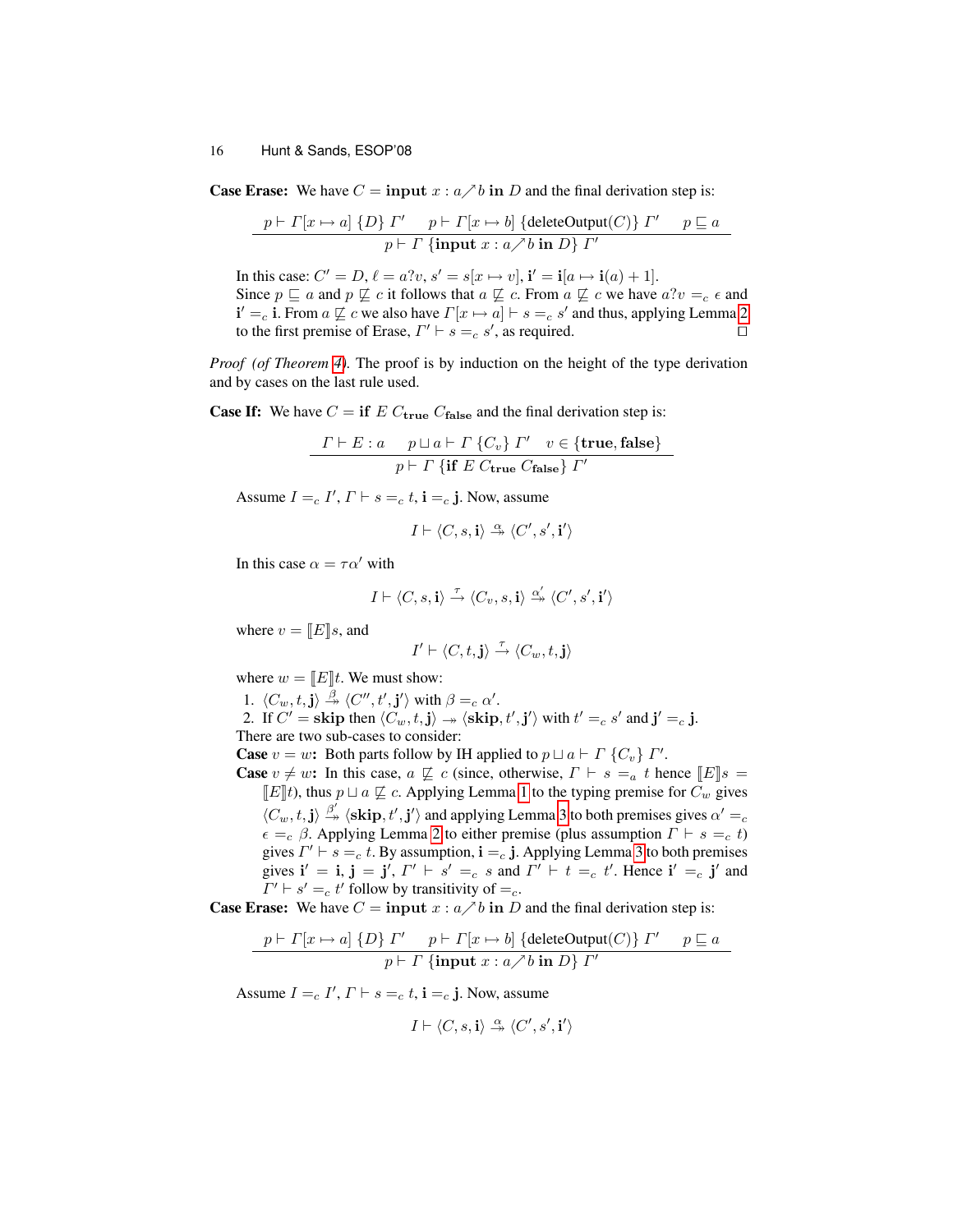In this case  $\alpha = a?v\alpha'$  with

$$
I \vdash \langle C, s, \mathbf{i} \rangle \stackrel{a?v}{\to} \langle D, s[x \mapsto v], \mathbf{i}[a \mapsto n] \rangle \stackrel{\alpha'}{\to} \langle C', s', \mathbf{i}' \rangle
$$

(where  $n = \mathbf{i}(a) + 1$  and  $v = I_a(n)$ ) and

$$
I' \vdash \langle C, t, \mathbf{j} \rangle \stackrel{a?v'}{\rightarrow} \langle D, t[x \mapsto v'], \mathbf{j}[a \mapsto n'] \rangle
$$

(where  $n' = \mathbf{j}(a) + 1$  and  $v' = I'_a(n')$ ).

Now if  $a \sqsubseteq c$ , then by the assumptions  $n = n'$  and  $v' = v$ , hence  $a?v' =_c a?v$  and  $\Gamma[x \mapsto a] \vdash s[x \mapsto v] =_c t[x \mapsto v']$  and  $i[a \mapsto n] =_c j[a \mapsto n']$ . On the other hand, if  $a \not\sqsubseteq c$  then  $a?v' =_c e =_c a?v$  and  $\Gamma[x \mapsto a] \vdash s[x \mapsto v] =_c t[x \mapsto v']$  and  $\mathbf{i}[a \mapsto n] =_c \mathbf{j}[a \mapsto n']$ , regardless of the values  $v, v'$ . Stateful NI then follows by IH applied to the typing premise  $p \vdash \Gamma[x \mapsto a] \{D\} \Gamma'$ .

**Case Assign:** In this case C is  $x := E$ ,  $\Gamma' = \Gamma[x \mapsto p \sqcup a]$  and the final derivation step is:

$$
\frac{\Gamma \vdash E : a}{p \vdash \Gamma \{x := E\} \Gamma[x \mapsto p \sqcup a]}
$$

Assume  $I =_c I', T \vdash s =_c t, i =_c j$ . We have

 $I \vdash \langle C, s, \mathbf{i} \rangle \stackrel{\tau}{\rightarrow} \langle \mathbf{skip}, s[x \mapsto v], \mathbf{i} \rangle$ 

where  $v = [E]s$ , and

$$
I \vdash \langle C, t, \mathbf{j} \rangle \stackrel{\tau}{\rightarrow} \langle \mathbf{skip}, t[x \mapsto w], \mathbf{j} \rangle
$$

where  $w = [E]t$ . It suffices then to show

$$
\Gamma[x \mapsto p \sqcup a] \vdash s[x \mapsto v] =_c t[x \mapsto w] \quad (*)
$$

Now if  $a \sqsubseteq c$ , then  $\Gamma \vdash s =_c t$  implies  $\Gamma \vdash s =_a t$ , hence  $v = w$ , hence  $(*)$  holds. On the other hand, if  $a \not\sqsubseteq c$  then  $(*)$  follows from  $\Gamma \vdash s =_a t$ , regardless of the values  $v, w$ .

**Case Seq:** In this case  $C = C_1$ ;  $C_2$  and the final derivation step is:

$$
\frac{p \vdash \Gamma \{C_1\} \Gamma' \quad p \vdash \Gamma' \{C_2\} \Gamma''}{p \vdash \Gamma \{C_1 \, ; \, C_2\} \, \Gamma''}
$$

It is easily verified that any derivation  $I \vdash \langle C, s, \mathbf{i} \rangle \stackrel{\alpha}{\twoheadrightarrow} \langle C', s', \mathbf{i}' \rangle$  has one of the two following forms:

- 1.  $I \vdash \langle C_1; C_2, s, i \rangle \stackrel{\alpha}{\rightarrow} \langle C_1'; C_2, s', i' \rangle$  where  $I \vdash \langle C_1, s, i \rangle \stackrel{\alpha}{\rightarrow} \langle C_1', s', i' \rangle$
- 2.  $I \vdash \langle C_1 ; C_2, s, i \rangle \stackrel{\alpha}{\twoheadrightarrow} \langle C_2', s', i' \rangle$  where  $I \vdash \langle C_1, s, i \rangle \stackrel{\alpha'}{\twoheadrightarrow} \langle \textbf{skip}, s'', i'' \rangle$  and  $I \vdash \langle C_2, s'', \mathbf{i}'' \rangle \stackrel{\alpha''}{\twoheadrightarrow} \langle C_2', s', \mathbf{i}' \rangle$ , with  $\alpha = \alpha' \tau \alpha''$ .

In either case the result follows straightforwardly by application of IH to the premises of the type derivation.

<span id="page-16-0"></span>The remaining cases are similar.  $\square$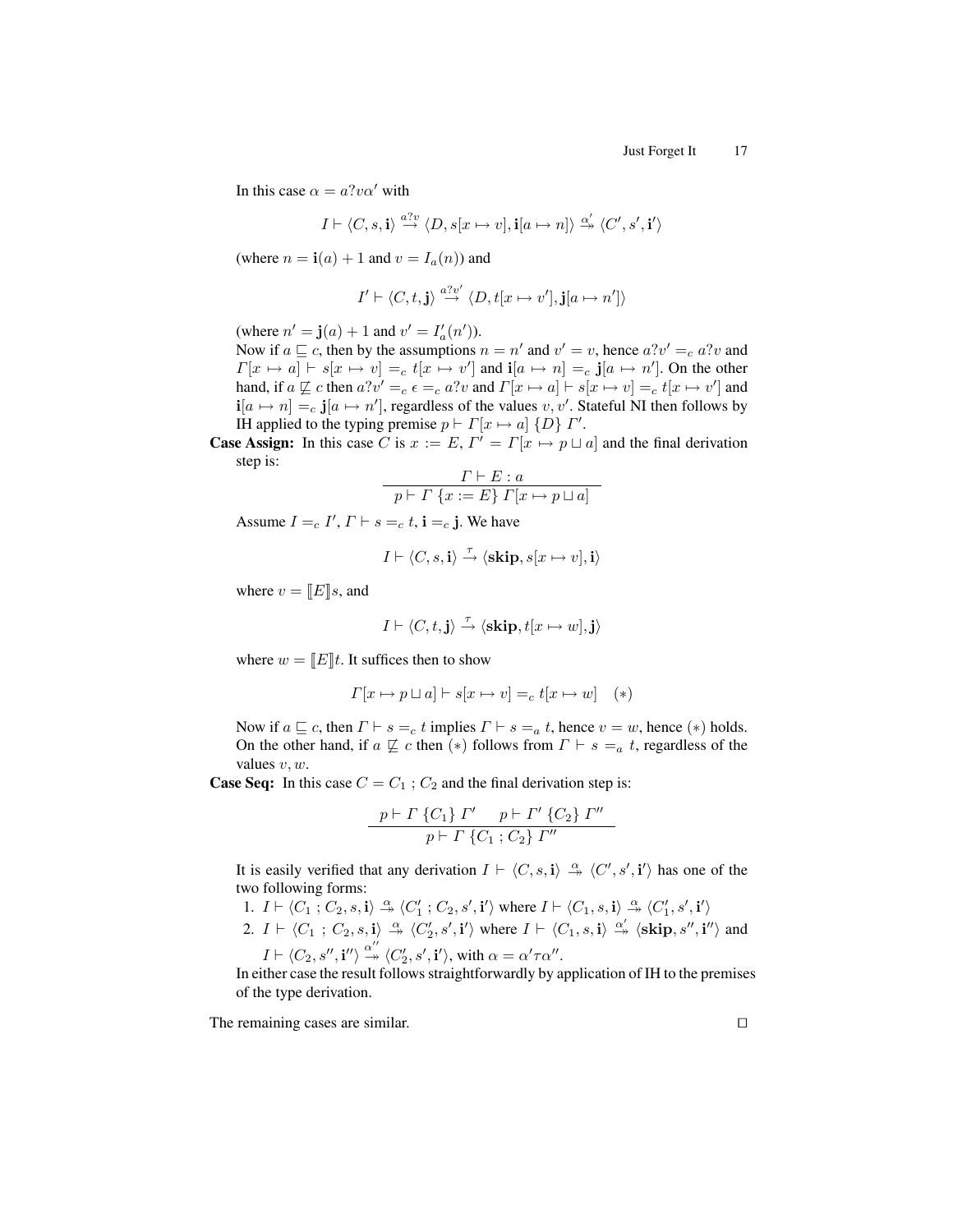#### Theorem 5 (Erasure Type Correctness). *If* C *is well-typed then* C *is well-annotated.*

Corollary 2. *Well-typed programs are input erasing.*

*Proof.* By inspection of the type system, any derivation of a typing for a program must include a sub-derivation  $p \vdash \Gamma$  {input  $x : a \nearrow b$  in  $C$ }  $\Gamma'$  for every input command, and we can use each such  $\Gamma'$  to annotate the corresponding input command. By inserting uses of Annotate into the original type derivation we can clearly recover a derivation for the annotated [pr](#page-16-0)ogram. By Theorem 5 the annotated program is well-annotated and hence, by Theorem 2, is input erasing. Since the annotated program is semantically equivalent to the original, it follows that the original is input erasing.  $\Box$ 

*Proof (of Theorem 5).* The proof of the theorem is in two parts, corresponding to the two parts of the definition of well-annotation. For the first pa[rt](#page-9-0) we rely on Theorem 1, which shows that well-annotation of input commands is a corollary of the following lemma:

**Lemma 4.** *If*  $p \vdash \Gamma$  {(input  $x : a \nearrow b$  in  $C$ )<sup> $\Gamma'$ </sup>}  $\Gamma''$  then  $\Gamma[x \mapsto b]$  { $\widehat{C}$ }  $\Gamma'$ .

For the second part, we rely on the following lemma:

**Lemma 5.** *If*  $p \vdash \Gamma_0$  { $R[\mathbf{skip}]\}$   $\Gamma'$  then  $\Gamma$  { $R[\mathbf{skip}]\}$   $\Gamma'$ .

The second part of well-annotation then follows by subject reduction.  $\Box$ 

The proofs of the lemmas follow.

*Proof (of Lemma 4).* Assume lhs. By inspection of the type system, we have a subderivation  $p_1 \vdash \Gamma_1[x \mapsto b]$  {deleteOutput(C)}  $\Gamma'_1$ , with  $p \sqsubseteq p_1$ ,  $\Gamma \sqsubseteq \Gamma_1$ ,  $\Gamma'_1 \sqsubseteq \Gamma'$ . By Theorem 4,  $\Gamma_1[x \mapsto b]$  {deleteOutput(C)}  $\Gamma'_1$ . Since  $\Gamma \sqsubseteq \Gamma_1$ , it follows that  $\Gamma[x \mapsto b]$  $b] \subseteq \Gamma_1[x \mapsto b]$ , hence  $\Gamma[x \mapsto b]$  {deleteOutput(C)}  $\Gamma'$ , by montonicity. It is clear that the behaviours of deleteOutput(C) and  $\hat{C}$  are identical except that any non- $\tau$  event labels on the transitions of deleteOutput(*C*) are replaced by  $\tau$  on the transitions of  $\hat{C}$ .<br>It follows that  $\Gamma[x \mapsto b]$  { $\hat{C}$ }  $\Gamma'$ , as required. It follows that  $\Gamma[x \mapsto b]$  { $\widehat{C}$ }  $\Gamma'$ , as required.

*Proof (of Lemma 5).* By induction on the structure of  $R[\cdot]$ .

- **Case**  $R[\cdot] = [\cdot]$ : We have a derivation  $p \vdash \Gamma_0 \{ \textbf{skip} \} \Gamma \}$   $\Gamma'$  and we must show  $\Gamma \{ \textbf{skip} \}$  $\Gamma'$ , which will follow if  $\Gamma \sqsubseteq \Gamma'$ . This latter is easily seen to hold because the given derivation must end with a single use of Annotate followed by zero or more uses of Sub.
- **Case**  $R[\cdot] = R'[\cdot]$ ; C': We have a derivation  $p \vdash \Gamma_0 \{R'[\mathbf{skip} \Gamma]; C'\}$   $\Gamma'$ . This derivation must end with Seq followed by zero or more uses of Sub, hence we have derivations  $p' \vdash \Gamma_0'$  { $R'$ [skip<sup>T</sup>]}  $\Gamma''$  and  $p' \vdash \Gamma''$  { $C'$ }  $\Gamma'''$  with  $\Gamma''' \sqsubseteq \Gamma'$ . By IH  $\Gamma$  {R'[skip][}](#page-14-3)  $\Gamma''$  and by Theorem 4  $\Gamma''$  {C'}  $\Gamma'''$ . Hence, by compositionality and monotonicity,  $\Gamma$  { $R'$ [skip];  $C'$ }  $\Gamma'$ , as required.
- **Case**  $R[\cdot] = R'[\cdot]^{T''}$ : We have a derivation  $p \vdash \Gamma_0$  { $R'[\textbf{skip}^T]^{T''}$ }  $\Gamma'$ . This derivation must end with Annotate followed by zero or more uses of Sub, hence we have derivation  $p \vdash \Gamma_1 \{R'[\textbf{skip} \Gamma]\}\ \Gamma''$  with  $\Gamma_0 \sqsubseteq \Gamma_1$ ,  $\Gamma'' \sqsubseteq \Gamma'$ . By IH  $\Gamma \{R'[\textbf{skip}]\}$  $\Gamma''$  hence, by monotonicity,  $\Gamma \{R'[\textbf{skip}]\}\ \Gamma'$ . Since the operational semantics of annotations are transparent, it follows that  $\Gamma \{R'[\textbf{skip}]^{\Gamma''}\}\Gamma'$ , as required.  $\square$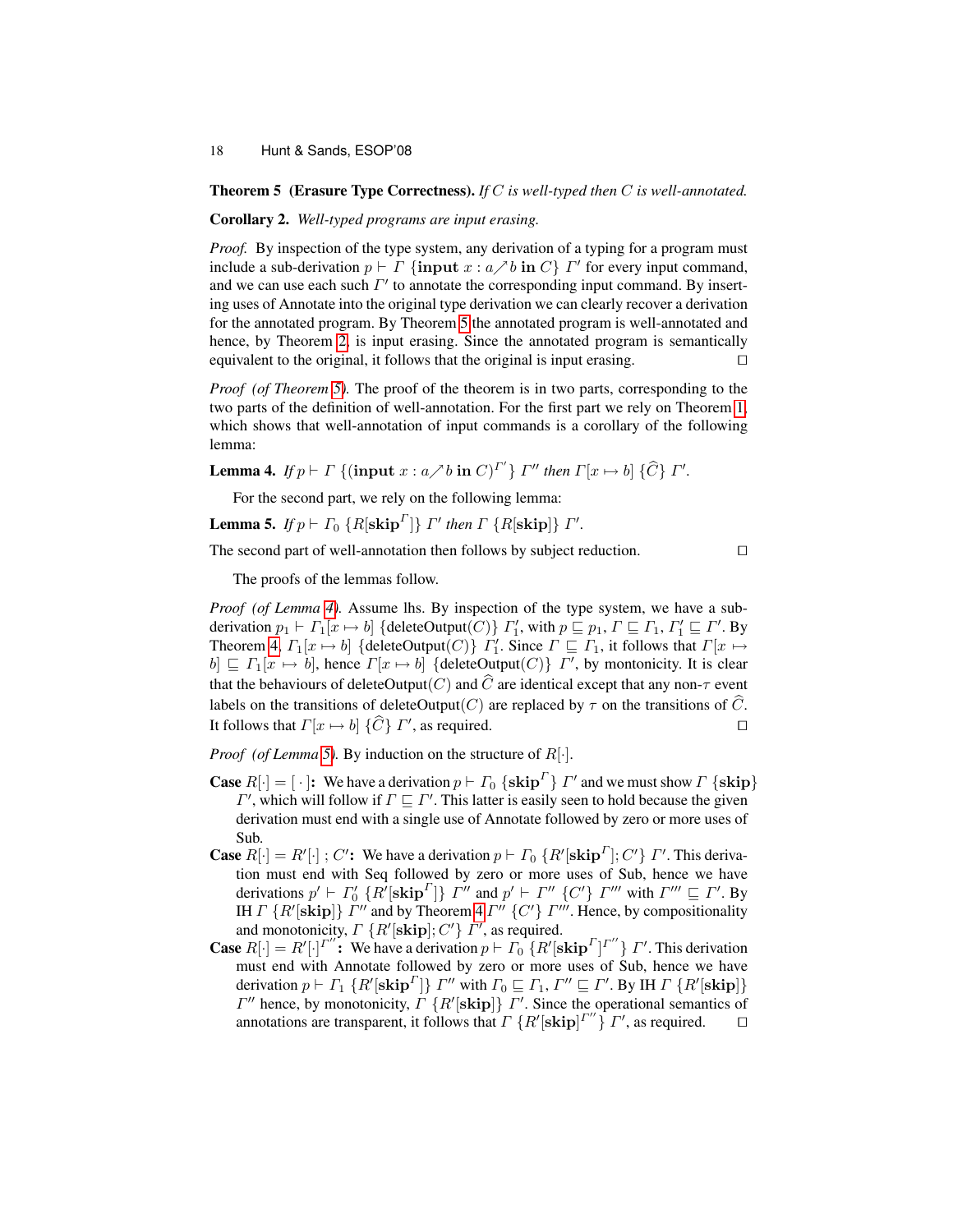# <span id="page-18-0"></span>5 On the Adequacy of the Input-Output Model

We have adopted a simple stream-based model of input-output. In a general nondeterministic setting, such a model does not adequately model a "high" attacker who is trying to pass information to "low" through the program, and it becomes necessary to quantify over all possible *strategies* adopted by the principals. This is a well known problem in the no[ninterfe](#page-20-7)rence l[iterature](#page-20-3) [WJ90]. See [OCC06] for a recent language-based take on the issue. Fortunately, since we deal with deterministic programs, it turns out that simple stream models *are* nevertheless adequate, as shown recently by Clark and Hunt [CH07].

What about erasure? Are there potential problems that arise from not modelling an active attacker's strategy? In fact the problem here is that we *cannot* reasonably model inputs as coming from an attacker with an arbitrary strategy, because it only makes sense to promise to erase data if the supplier is *not* an adversary. A payment system typically promises, on completion of a transaction, to erase the credit card data but to retain the shipping address. The system will not succeed in erasing the credit card data if the user's strategy is to re-input the credit card data as a response to a subsequent request for the shipping address, but clearly we do not want to admit such strategies.

There are more subtle cases which show that we must assume even more about the data supplier's behaviour. Suppose that, before the credit card is erased, the program sends back to the user a special offer code *"zahojasf23"* with the promise "present this code when you next shop with us for a 10% discount". What if this code is simply an encryption of the credit card number? The program in this case may well have erased the credit card number by the end of the transaction, but if the user re-inputs this code then the program will have reconstructed the credit card number.

What assumptions are reasonable for the data supplier? We assume, from a noninterference perspective, that attackers can make arbitrarily accurate semantic deductions based on their observations and complete knowledge of the program. For a non attacker it seems reasonable to assume the opposite – the honest user sees the program as a black box. How then can we solve the problem from the example above if the user cannot be relied upon to *know* whether *"zahojasf23"* contains their credit card information? Our proposed solution is to:

- assume that the user is aware of the erasure "contract"; they know that they are providing an input which is scheduled for erasure, and they are notified when the erasure is complete, and
- assume that the user treats any outputs from the program (at their level) as potentially tainted with data currently scheduled for erasure.

We believe that the stream model that we have used here correctly captures these assumptions, but it is beyond the scope of this paper to explicitly model such user strategies in order to *prove* that the stream model is indeed correct in this sense.

# 6 Conclusions and Further Work

We have studied the semantics of erasure and shown its connection to noninterference. We have introduced a particular idiom for expressing erasure policies in code,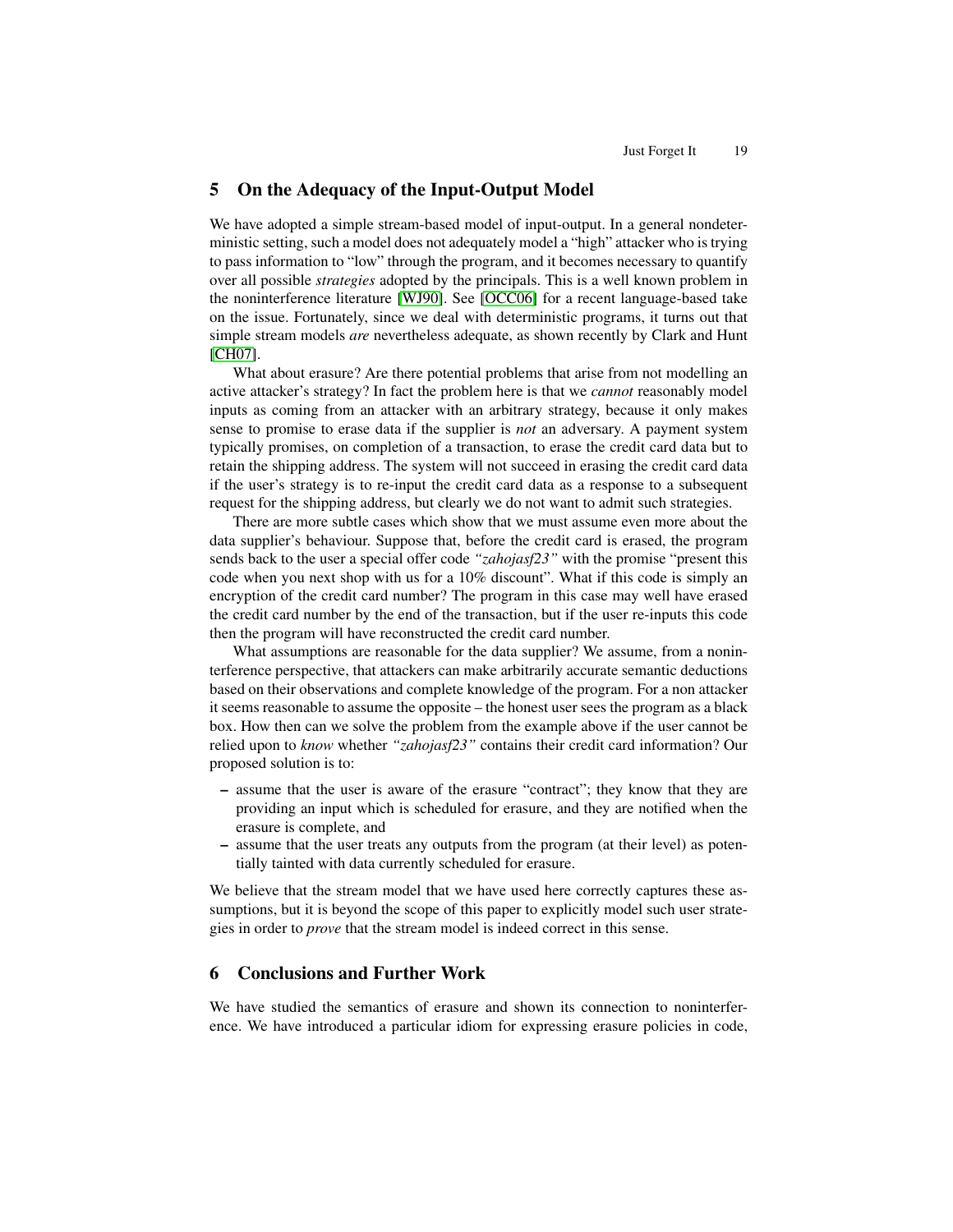and shown that a natural global erasure property can be enforced by a combination of noninterference and a local erasure property, which in turn can also be established by a noninterference property. This leads to a fairly direct definition of a type system for which well typed programs correctly erase their data. We conclude here by returning to the related work, before finishing with some remarks about further work.

Related work In addition to Ch[ong and](#page-20-0) Myers work [CM05], Hansen and Probst [HP06] describe what they call *simple erasure policies* which correspond to a specific instance of our end-to-end erasure policies, but stated in terms of the erasure of a whole level rather than a single variable. Neither of these works describe an implementation of erasure, either by encoding into standard noninterference or developing a specific program analysis.

There are several fundamental differences between the *definition* of erasure developed here and that of Chong and Myers. [Ignorin](#page-20-0)g the fact that [CM05] also deals with declassification policies, we note the followi[ng diffe](#page-20-0)rences. Firstly, [CM05] does not consider a system with interaction, something that we feel is central to making notions of erasure meaningful. Secondly, in the abs[tract sy](#page-20-0)stem model in [CM05] the state of the system is *just* a store. The obvious way to encode an imperative program as such a system would be to use a *program counter* variable, but there is no suitable *policy* in their language which one could attach to such a program counter. Thus their model might not be suitable for modelling imperative programs – at least not with a straightforward encoding. Thirdly, they require a "physical erasure" condition which says that at the point where a variable is erased it should contain a predefined constant. This is stronger than necessary. Although we can *satisfy* erasure properties in that way, there is nothing to stop us from erasing data to level b by e.g. overwriting it with something else from a lower level. Lastly, since erasure can be thought of as a dual to declassification (since it is used to strengthen as opposed to weaken NI) we can see that their erasure condition and ours tackle different *dimensions* of erasure: using the terminology of [SS05], their erasure properties deal with *when* erasure takes place, whereas our input-centric erasure determines *where* (in the code) erasure takes place.

Finally, we note that our use of a block structured erasure command is similar in spirit to Almeida [Matos](#page-20-8) and Boudol's [AB05] block structured declassification construct, flow  $F$  in  $C$ , which locally extends the global information flow policy with flows  $F$  for the duration of  $C$ .

Further Work There are several obvious avenues for further work.

We can follow the "dimensions" and consider, for example, refinement of *what* is erased. For example, erasure of all except the first four digits of a credit card number. Work on corresponding "what" d[eclassi](#page-20-9)fication policies [SS05] can be applied directly.

The input erasure construct used here can be generalised in a number of potentially useful ways. One possibility is to introduce an erasure region – a code block in which all subsequent inputs are erased.

A naive implementation of the type system as presented is potentially exponential in the depth of nesting of erasure statements, because the body of the erasure statement appears twice in the premise of the Erase rule. By b[uilding](#page-20-1) on results from [HS06], we